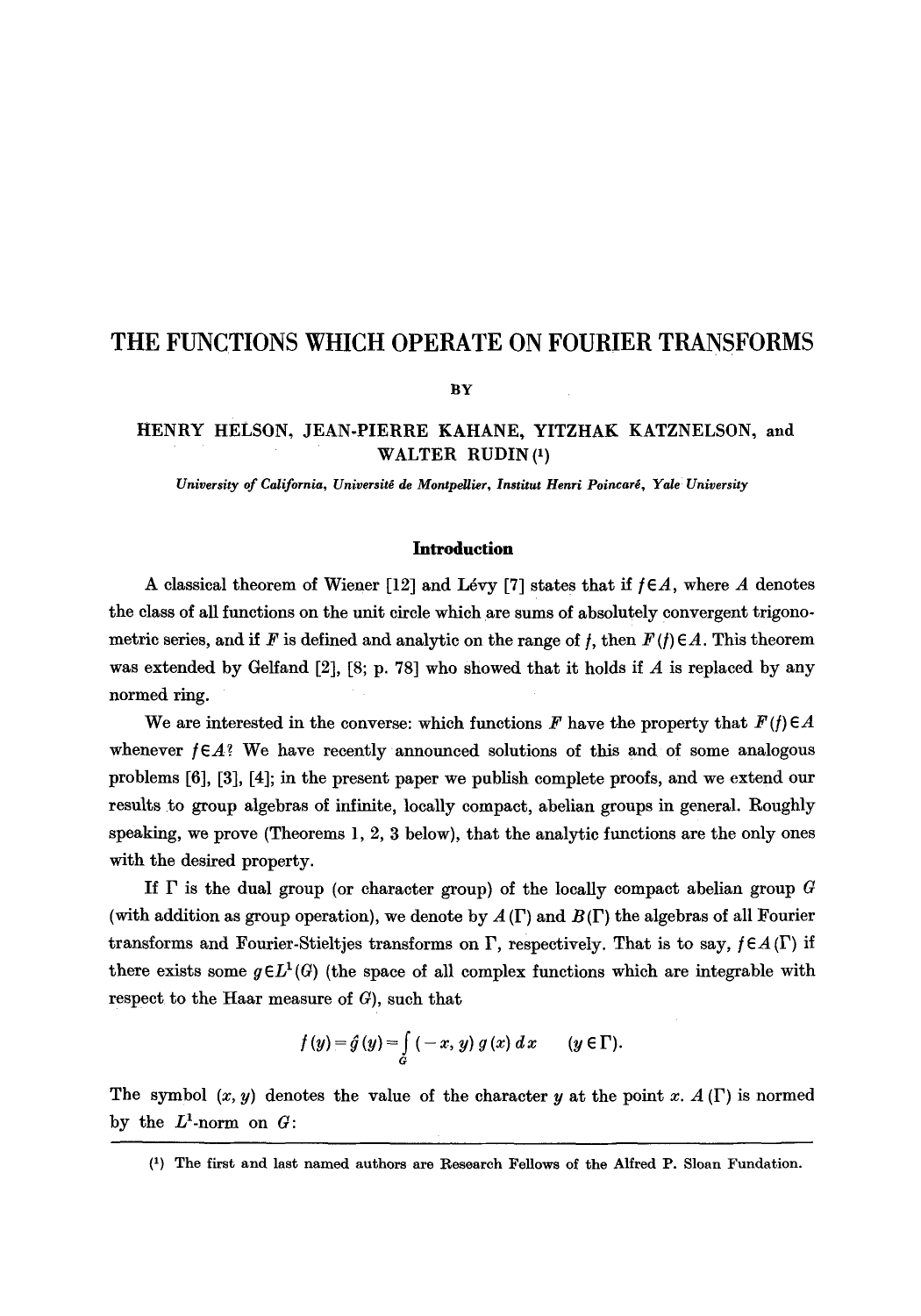136 H. HELSON, J.-P. KAHANE, Y. KATZNELSON, AND W. RUDIN

$$
|| f || = || \hat{g} || = || g ||_1 = \int_{G} | g(x) | dx
$$
  $(f \in A(\Gamma)).$ 

Similarly,  $f \in B(\Gamma)$  if there is a bounded complex Borel measure  $\mu$  on G such that

$$
f(y) = \hat{\mu}(y) = \int\limits_{G} (-x, y) d\mu(x) \qquad (y \in \Gamma),
$$

and we norm  $B(\Gamma)$  by defining

$$
||f|| = ||\hat{\mu}|| = ||\mu|| =
$$
total variation of  $\mu$ .

With these norms,  $A(\Gamma)$  and  $B(\Gamma)$  are Banach algebras under pointwise addition and multiplication, and  $A(\Gamma)$  is a closed ideal in  $B(\Gamma)$ . If  $\Gamma$  is the circle, then  $A(\Gamma)$  is the algebra A mentioned in the first paragraph.

For the sake of conciseness, we make the following definition:

 $A$  *function F, defined on a set E in the complex plane, is said to operate in a function algebra R if*  $F(f) \in R$  for all  $f \in R$  whose range lies in E.

Unless the contrary is explicitly stated, we shall always assume that  $F$  is defined on the closed interval  $I = [-1,1]$  of the real axis, and that

$$
F(0)=0,
$$

and we shall always assume that  $G$  and  $\Gamma$  are infinite, locally compact, abelian groups.

We state our main results:

THEOREM 1. If  $\Gamma$  is discrete and if F operates in  $A(\Gamma)$ , then F is analytic in some neigh*borhood o/ the origin.* 

**THEOREM** 2. If  $\Gamma$  is not discrete and if F operates in  $A(\Gamma)$ , then F is analytic on I.

**THEOREM** 3. If  $\Gamma$  is not compact and if F operates in  $B(\Gamma)$ , then F can be extended to *an entire function in the complex plane.* 

Note that if  $\Gamma$  is compact, then  $B(\Gamma) = A(\Gamma)$ , so that this case of F operating in  $B(\Gamma)$ is covered by Theorem 2.

The conclusions of these theorems may be restated in terms of power series: in Theorem 1, there is a series  $\sum_{n=0}^{\infty} a_n t^n$  which converges to  $F(t)$  in some interval around the origin; in Theorem 2, we have such a representation in some neighborhood of each point of  $I$ ; and in Theorem 3,  $F(t)$  is the sum of a power series with infinite radius of convergence.

In the final section of this paper we shall indicate how these theorems have to be modified if  $F$  is defined in a plane region. Some consequences of Theorem 3 are discussed in Section VI.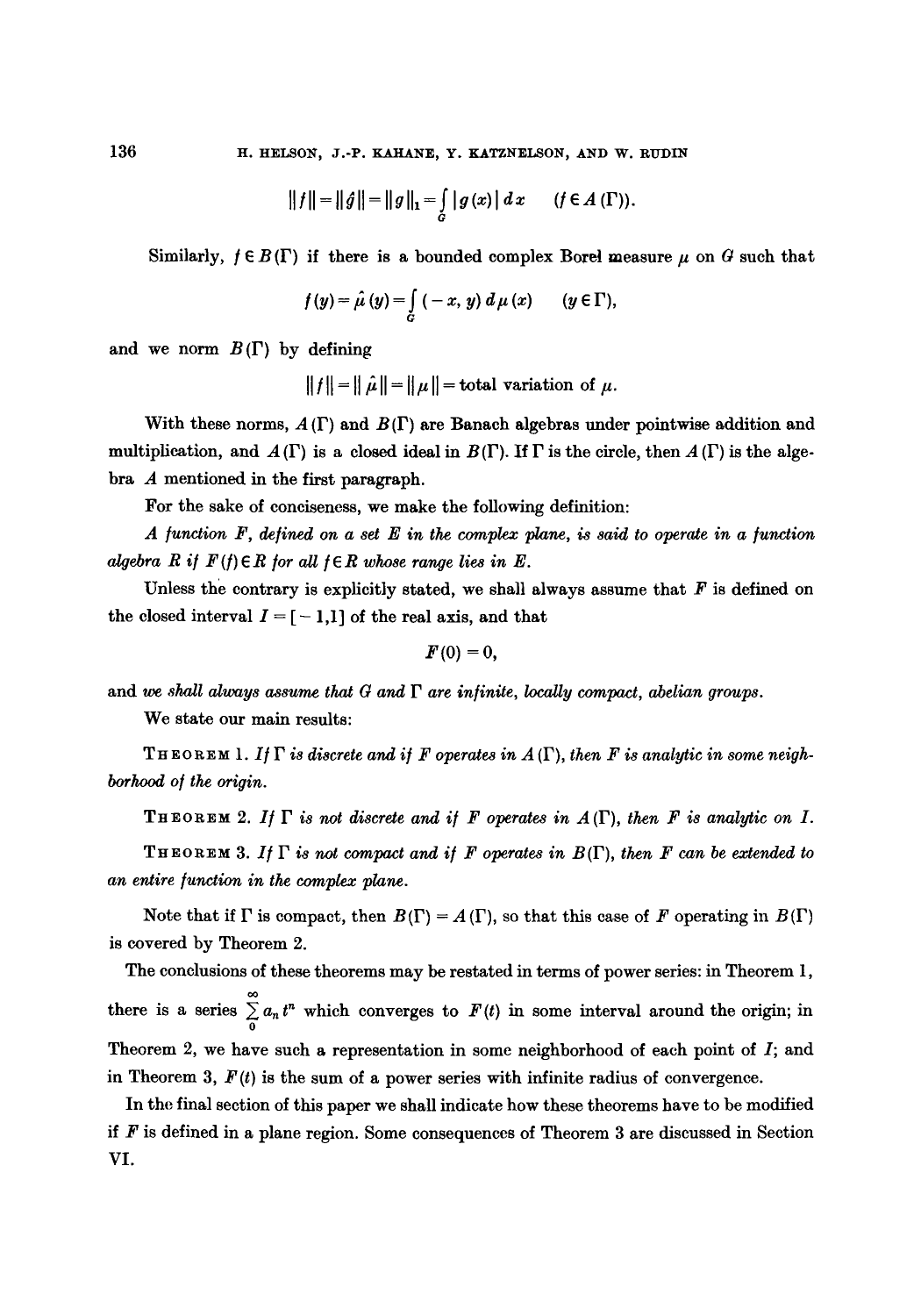The notation  $A_R(\Gamma)$ ,  $B_R(\Gamma)$  will be used to denote the subsets of  $A(\Gamma)$  and  $B(\Gamma)$  which consist of real-valued functions; similarly,  $A_I(\Gamma)$  and  $B_I(\Gamma)$  will denote the sets of functions in  $A(\Gamma)$ ,  $B(\Gamma)$ , whose range lies in I.

## **I. The continuity of F'**

1.1. Before we can prove analyticity of  $F$ , we have to prove that  $F$  is continuous. If F satisfies the hypotheses of Theorem 2, this causes no difficulty: suppose  $t_n \in I$  and  $t_n \rightarrow t$ ; there exists an  $f \in A(\Gamma)$  such that  $f(y_n) = t_n$  for some sequence  $\{y_n\}$  which has a limit point  $y \in \Gamma$ , and the fact that both f and  $F(f)$  are continuous implies that

$$
\lim_{n\to\infty}F(t_n)=\lim_{n\to\infty}F(f(y_n))=F(f(y))=F(t),
$$

so that  $F$  is continuous at  $t$ .

If  $\Gamma$  is discrete (and Theorem 3 will be reduced to this case), the above argument fails, and we shall appeal to Lemma 1.3 below. First, however, we construct certain approximate identities which will be used frequently.

1.2. LEMMA. To every finite subset E of the discrete group  $\Gamma$  one can associate a *finite set S in*  $\Gamma$  *such that* 

$$
m(S+E)\leq 2 m(S).
$$

*If*  $T = S + E$  and if the polynomial K is defined by

$$
K(x) = \frac{1}{m(S)} \sum_{y' \in S} (-x, y') \sum_{y'' \in T} (x, y'') \qquad (x \in G), \qquad (1.2.1)
$$

*then*  $||K||_1 < 2$ ,  $\hat{K}(y) = 1$  *for all*  $y \in E$ , *and*  $|\hat{K}(y)| \le 1$  *for all*  $y \in \Gamma$ .

Here *m* denotes the Haar measure on  $\Gamma$ ; since  $\Gamma$  is discrete,  $m(S)$  is just the number of points in  $S$ . Note also that  $G$  is now compact.

*Proof:* Let  $\Gamma_1$  be the smallest subgroup of  $\Gamma$  which contains E. Being finitely generated,  $\Gamma_1$  is a direct sum of a finite group  $\Gamma_2$  and a group  $\Lambda$  of lattice points in a euclidean space. If S is taken to be the cartesian product of  $\Gamma_{\alpha}$  and a large enough "cube" in  $\Lambda$ , it is clear that  $m(S + E) \leq 2m(S)$ .

If  $f_1$  and  $f_2$  are defined by

$$
f_1(x) = \sum_{y \in S} (-x, y), \quad f_2(x) = \sum_{y \in T} (x, y) \quad (x \in G),
$$

the Schwarz inequality shows that

$$
|| K ||_1 \leq \frac{1}{m(S)} || f_1 ||_2 || f_2 ||_2 = \frac{1}{m(S)} \{ m(S) m(T) \}^{\frac{1}{2}} \leq 2^{\frac{1}{2}} < 2.
$$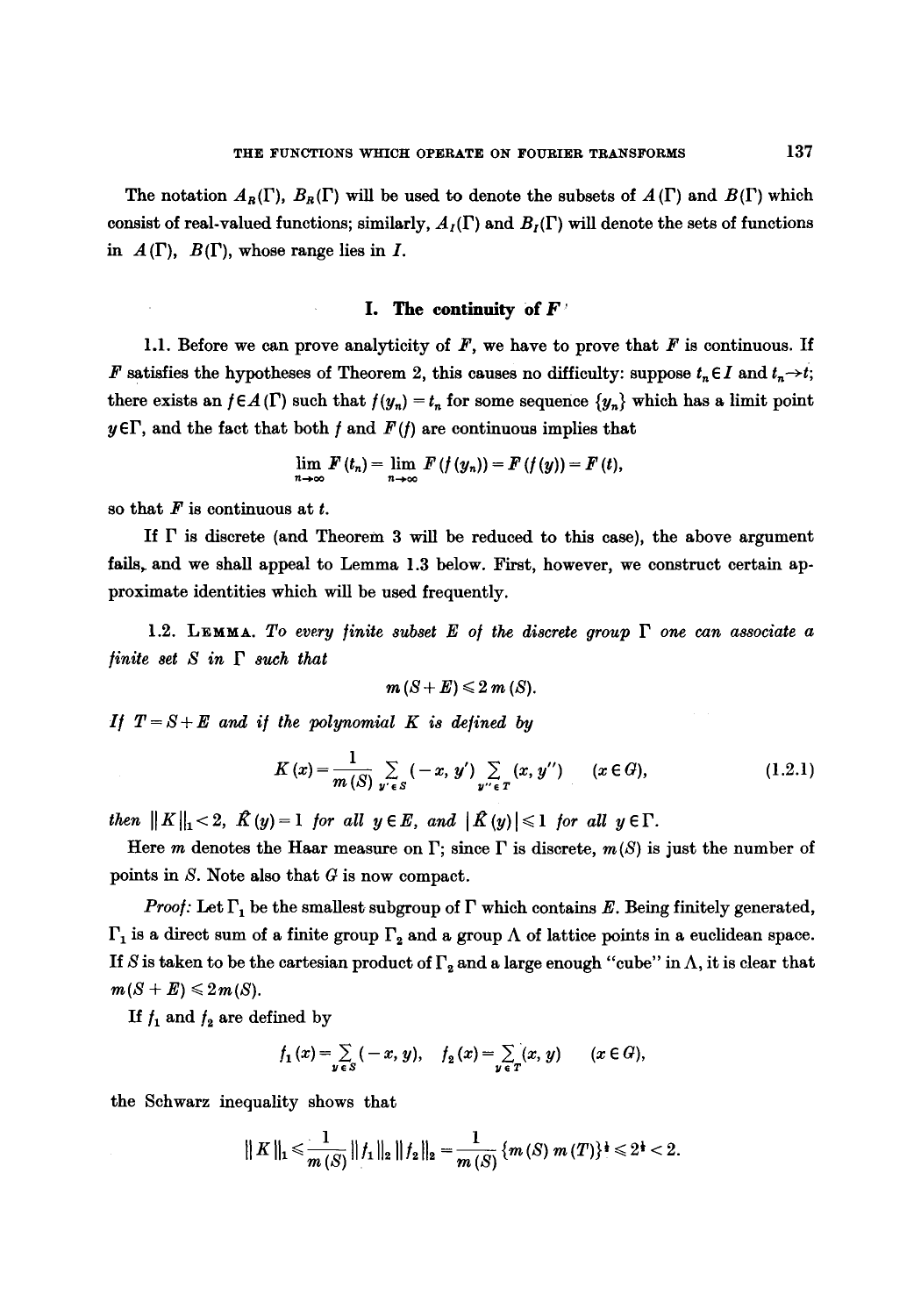To complete the lemma, we rewrite  $K(x)$  in the form

$$
K(x) = \frac{1}{m(S)} \sum (x, y'' - y') \qquad (y' \in S, y'' \in T).
$$
 (1.2.2)

For any fixed  $y \in E$  and any  $y' \in S$ , we have  $y + y' \in T$ , so that  $y = y'' - y'$ , for some  $y'' \in T$ . It follows that the term  $(x, y)$  occurs precisely  $m(S)$  times in the sum (1.2.2) if  $y \in E$ , and it occurs no more than  $m(S)$  times for any  $y \in \Gamma$ .

Note. If  $\Gamma$  is the group of all integers, the familiar trapezoidal function for  $\hat{K}$  is obtained by the above construction: if

$$
K(e^{i\theta}) = \frac{1}{2 N + 1} \sum_{p=-N}^{N} e^{-ip\theta} \sum_{q=-2N}^{2N} e^{i q\theta},
$$
  

$$
\hat{K}(n) = \begin{cases} 1 & \text{if } |n| \le N, \\ 2 - \frac{|n|}{N} & \text{if } N < |n| \le 2N, \\ 0 & \text{if } 2N < |n|. \end{cases}
$$
(1.2.3)

then

Formula (1.2.3) also applies if  $\Gamma$  is a finite cyclic group, provided its order exceeds 4 N; this remark will be used in 5.5.

1.3. LEMMA. *Suppose*  $\Gamma$  is discrete and  $\varepsilon > 0$ . *Suppose that*  $F(f) \in B(\Gamma)$  for all  $f \in B_I(\Gamma)$  $such~ that~$  $||f|| < \varepsilon$ . If  $\varepsilon \leq 1$ ,  $F$  is continuous in the segment ( $-\varepsilon$ ,  $\varepsilon$ ); if  $\varepsilon > 1$ ,  $F$  is continuous on I.

*Proof.* Fix  $t \in I$  such that  $|t| < \varepsilon$ , and assume that F is discontinuous at t. Then there exist real numbers  $a_n$  such that  $t + a_n \in I$ ,

$$
\sum_{n=1}^{\infty} a_n^2 < \{ \varepsilon - |t| \}^2 \tag{1.3.1}
$$

and

$$
|F(t+a_n)-F(t)| > \eta \qquad (n=1, 2, 3, ...)
$$
 (1.3.2)

for some  $\eta>0$ .

Since  $\Gamma$  is infinite (our standing assumption), there is a sequence  $\{y_n\}$   $(n = 1, 2, 3, ...)$ in  $\Gamma$ , with the following properties:

(a)  $y_n + y_{i_1} + y_{i_2} - y_{i_3}$  if  $i_1, i_2, i_3$  are all less than *n*;

(b) if  $E_j$  consists of  $y_1, ..., y_j$  and if  $S_j$  and  $T_j$  are associated with  $E_j$  as in Lemma 1.2, then  $y_n \notin T_j-S_j$  if  $j < n$ .

Define

$$
f(y) = \begin{cases} t + a_n & \text{if } y = y_n \ (n = 1, \ 2, \ 3, \ \ldots), \\ t & \text{for all other } y \in \Gamma. \end{cases}
$$
 (1.3.3)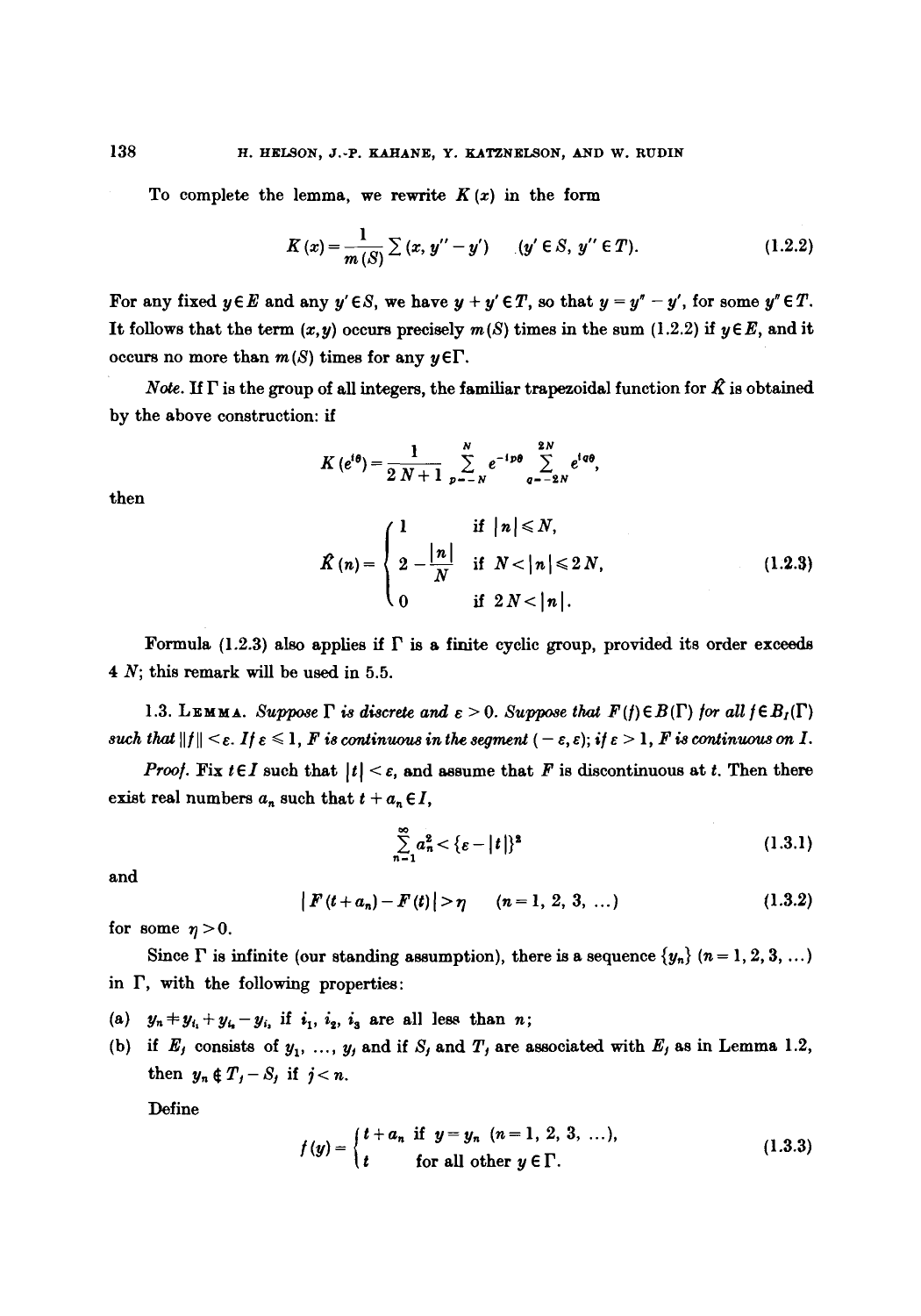Then  $f \in B_I(\Gamma)$ , since f is the Fourier-Stieltjes transform of the measure

$$
t\,\delta_0 + \sum_{n=1}^{\infty} a_n\,(x,\,y_n) \tag{1.3.4}
$$

on G, where  $\delta_0$  is the unit mass concentrated at the identity element of G; the series in (1.3.4) belongs to  $L^2(G)$ , and (1.3.1) shows furthermore that  $||f|| < \varepsilon$ .

The hypotheses of the lemma thus imply that the function  $g$  defined by

$$
g(y) = \begin{cases} F(t + a_n) & \text{if } y = y_n \\ F(t) & \text{for all other } y \in \Gamma \end{cases}
$$

belongs to  $B(\Gamma)$ , and we conclude that there is a measure  $\mu$  on G such that

$$
\hat{\mu}(y) = \begin{cases} F(t+a_n) - F(t) & \text{if } y = y_n, \\ 0 & \text{for all other } y \in \Gamma. \end{cases}
$$
\n(1.3.5)

Put

$$
P_j(x) = \sum_{n=1}^j \hat{\mu}(y_n) (x, y_n) \qquad (j = 1, 2, 3, \ldots; x \in G).
$$
 (1.3.6)

Property (a) of  $\{y_n\}$  implies, by an argument familiar from the study of lacunary trigonometric series [15; p. 217], that  $||P_j||_4 \leq 2^{\frac{1}{2}} ||P_j||_2$ , and Hölder's inequality then shows that

$$
||P_j||_2 \leq 2||P_j||_1. \tag{1.3.7}
$$

But if  $K_j$  is the polynomial associated with  $E_j$  as in Lemma 1.2, property (b) of  $\{y_n\}$  implies that  $\hat{P}_j = \hat{K}_j \hat{\mu}$ , so that  $\|P_j\|_1 \leq 2 \|\mu\|$ . It follows that

$$
\left\{\sum_{n=1}^j |\hat{\mu}(y_n)|^2\right\}^{\frac{1}{2}} = ||P_j||_2 \leq 4 ||\mu|| \qquad (j=1, 2, 3, ...).
$$

which is impossible, since  $|\hat{\mu}(y_n)| > \eta > 0$ , by (1.3.2).

This contradiction proves that  $F$  is continuous at  $t$ .

#### II. The principal lemmas

2.1. LEMMA. If  $\Gamma$  is any infinite locally compact abelian group, then

$$
\sup \|e^{tf}\| = e^r,\tag{2.1.1}
$$

*where f ranges over all functions in B<sub>R</sub>(* $\Gamma$ *) with*  $||f|| \leq r$ .

*Proof:* Since  $e^{i f} = \sum_{0}^{\infty} (i f)^{n} / n!$ , it is clear that  $||e^{i f}|| \le e^{|f||}$ , and the left member of  $(2.1.1)$  does not exceed  $e^r$ .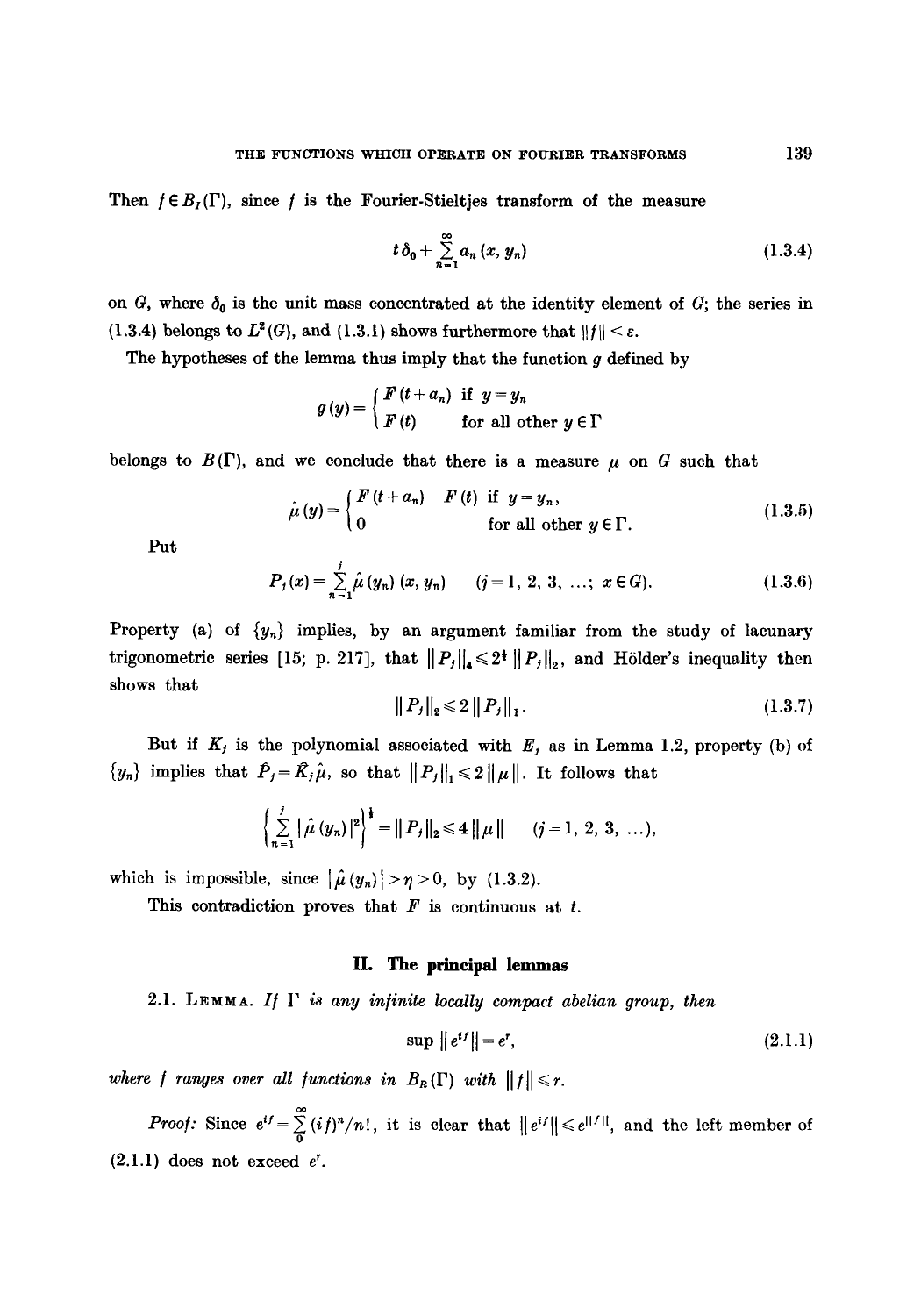Given  $\varepsilon > 0$ , we choose a positive integer  $n > 2r$ , so large that

$$
e^r\left\{\left(1+\frac{r^2}{n^2}\right)^n-1\right\}<\varepsilon/2\tag{2.1.2}
$$

and

$$
\left(1+\frac{r}{n}\right)^n > e^r - \varepsilon/2. \tag{2.1.3}
$$

We choose points  $x_1, \ldots, x_n$  in G (not 0), such that

$$
x_{k+1} \neq \pm x_1 \pm x_2 \pm \cdots \pm x_k \qquad (k=1, \ldots, n-1), \qquad (2.1.4)
$$

no matter how the signs are chosen.

Let  $\delta_x$  denote the measure of total mass 1, concentrated at the point  $x \in G$ , put

$$
\sigma_k = \frac{1}{2} (\delta_{z_k} + \delta_{-z_k}) \qquad (k = 1, \ \ldots, \ n)
$$
 (2.1.5)

and

$$
\mu = \frac{r}{n} (\sigma_1 + \dots + \sigma_n). \tag{2.1.6}
$$

It is clear that  $||\mu||=r$  and that  $\hat{\mu}$  is real, since  $\hat{\sigma}_k(y)$  is the real part of  $(x_k, y)$ . We shall prove that

$$
\|e^{i\mu}\| > e^r - \varepsilon. \tag{2.1.7}
$$

Using  $*$  to denote convolution, and writing  $\sigma^p$  for the convolution of the measure  $\sigma$  with itself,  $p$  times, we have

$$
e^{i\mu} = \left(\delta_0 + \frac{i\,r}{n}\,\sigma_1 + \tau_1\right) \times \cdots \times \left(\delta_0 + \frac{i\,r}{n}\,\sigma_n + \tau_n\right),\tag{2.1.8}
$$

where

$$
\tau_k = \sum_{p=2}^{\infty} \frac{1}{p!} \left(\frac{i r}{n}\right)^p \sigma_k^p \qquad (k=1, \ldots, n).
$$

To estimate the norm of  $\tau_k$ , we use the assumption  $n > 2r$ :

$$
|| \tau_k || \leq \sum_{p=2}^{\infty} \frac{1}{p!} \left( \frac{r}{n} \right)^p < \frac{r^2}{n^2}
$$
  $(k = 1, ..., n).$ 

We also note that

$$
\left\|\delta_0+\frac{i\,r}{n}\,\sigma_k\right\|=1+\frac{r}{n}\qquad (k=1,\ \ldots,\ n).
$$

Hence (2.1.8) may be rewritten in the form

$$
e^{i\mu} = \left(\delta_0 + \frac{i\,r}{n}\,\sigma_1\right) \times \cdots \times \left(\delta_0 + \frac{i\,r}{n}\,\sigma_n\right) + \lambda,\tag{2.1.9}
$$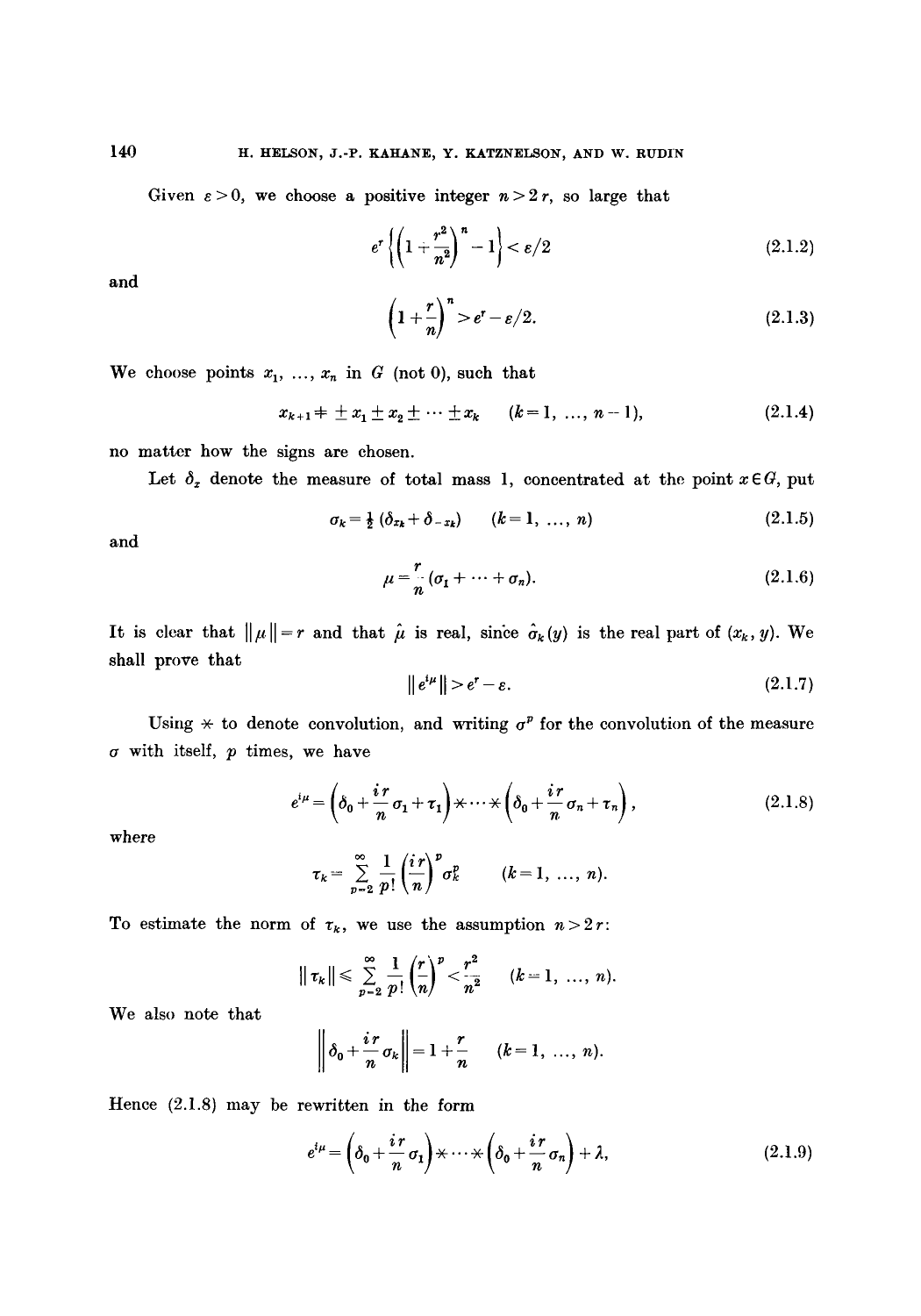where the norm of remainder  $\lambda$  satisfies the inequality

$$
\|\lambda\| \leqslant \sum_{k=1}^n \binom{n}{k} \left(1+\frac{r}{n}\right)^{n-k} \left(\frac{r}{n}\right)^{2k} \leqslant e^r \sum_{k=1}^n \binom{n}{k} \left(\frac{r}{n}\right)^{2k} = e^r \left\{\left(1+\frac{r^2}{n^2}\right)^n-1\right\} < \varepsilon/2, \qquad (2.1.10)
$$

by  $(2.1.2)$ . Finally,  $(2.1.3)$  and  $(2.1.4)$  imply that

$$
\left\|\left(\delta_0+\frac{ir}{n}\sigma_1\right)\times\cdots\times\left(\delta_0+\frac{ir}{n}\sigma_n\right)\right\|=\prod_{k=1}^n\left\|\delta_0+\frac{ir}{n}\sigma_k\right\|=\left(1+\frac{r}{n}\right)^n>e^r-\epsilon/2,
$$

and  $(2.1.7)$  follows from this, together with  $(2.1.9)$  and  $(2.1.10)$ .

2.2. THE SCHOENBERG CRITERION. This theorem, for whose rather simple proof we refer to  $[9]$  or  $[1]$ , asserts that each of the following two statements about a function  $f$ , defined on F, implies the other:

- (a)  $f \in B(\Gamma)$  and  $||f|| \leq M$ .
- (b) *f* is continuous, and for every  $g \in L^1(\Gamma)$

$$
\left|\int\limits_{\Gamma} f(y) g(y) dy\right| \leq M \cdot \sup\limits_{x \in G} \left|\int\limits_{\Gamma} g(y) (x, y) dy\right|.
$$

We shall use the following corollary: If  $f_n \in B(\Gamma)$ ,  $||f_n|| \le M$ ,

$$
f(y) = \lim_{n \to \infty} f_n(y) \qquad (y \in \Gamma),
$$

and f is continuous, then  $f \in B(\Gamma)$  and  $||f|| \leq M$ .

2.3. LEMMA. Suppose  $r > 0$ ,  $M < \infty$ , and  $\Phi$  is a periodic function on the real line, with *period 2*  $\pi$ *. Suppose*  $\Phi(f+c) \in B(\Gamma)$  and  $\|\Phi(f+c)\| \leq M$  *for every real number c, provided* that  $f \in B_R(\Gamma)$  and  $||f|| \leq r$ .

*Then*  $\Phi$  can be extended to a function which is analytic in the strip  $|y| < r$  ( $z = x + iy$ ).

*Proof:* By 1.1 and Lemma 1.3,  $\Phi$  is continuous in some segment; since the hypothesis involves arbitrary  $c, \Phi$  is continuous on the whole line, and we can therefore expand it in a Fourier series:

$$
\Phi(t) \sim \sum_{-\infty}^{\infty} a_n e^{int}.\tag{2.3.1}
$$

Fix *n*, choose  $f \in B_R(\Gamma)$  with  $||f|| \le r$ , and define

$$
f_p(y) = \frac{1}{p} \sum_{k=1}^p \Phi\left(f(y) + \frac{2 k \pi}{p}\right) e^{-2 \pi i k n/p} \qquad (y \in \Gamma, \ p = 1, 2, 3, \ldots). \tag{2.3.2}
$$

Since  $\Phi$  is continuous, we obtain

 $9 + -593804$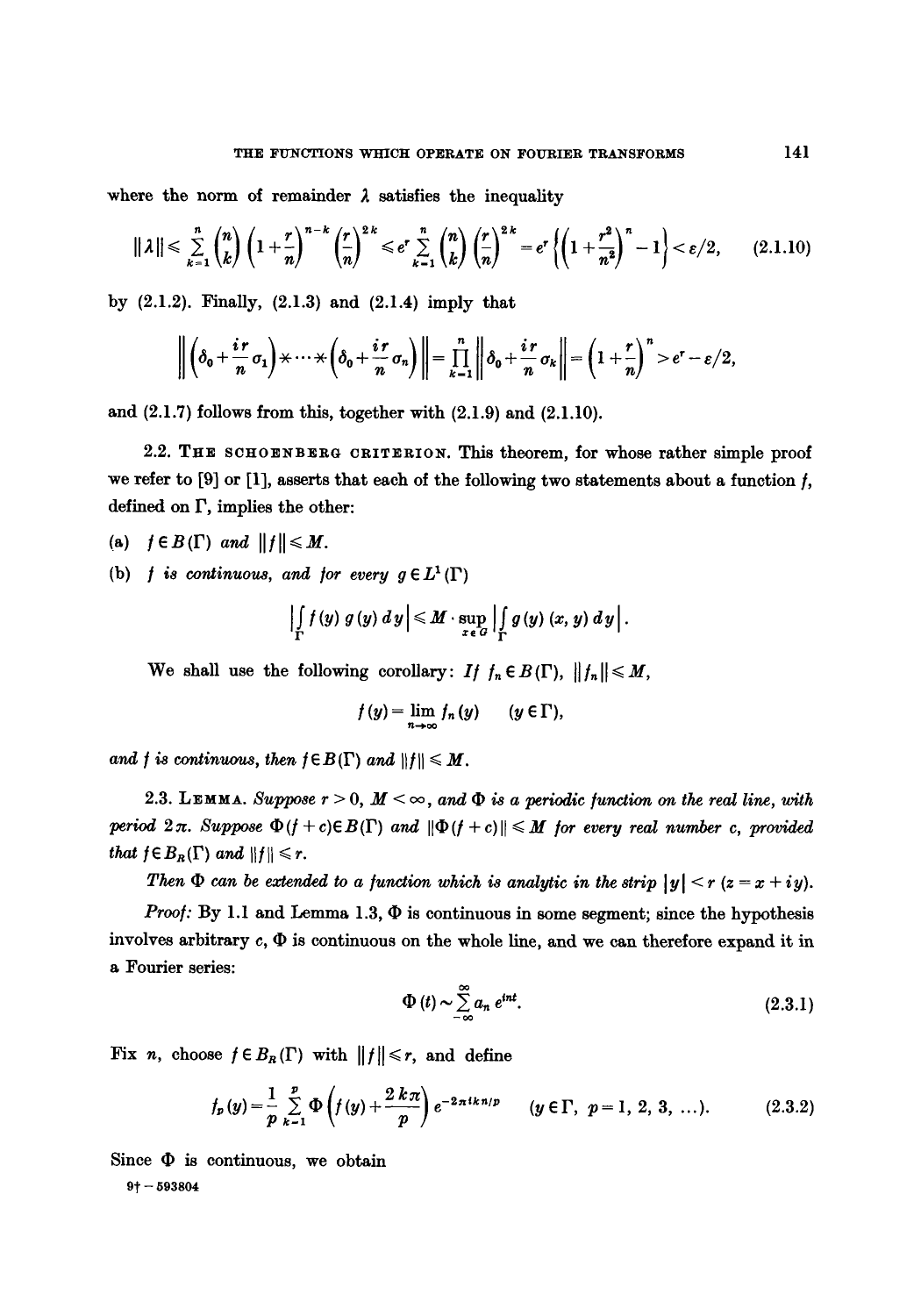142 H. HELSON, J.-P. KAHANE, Y. KATZNELSON, AND W. RUDIN

$$
\lim_{p \to \infty} f_p(y) = \frac{1}{2\pi} \int_{0}^{2\pi} \Phi(f(y) + t) e^{-int} dt = a_n e^{inf(y)} \qquad (y \in \Gamma). \tag{2.3.3}
$$

On the other hand, the hypotheses of the lemma imply that  $f_p \in B(\Gamma)$  and that  $||f_p|| \leq M$ . The corollary to Schoenberg's criterion therefore shows that

$$
|a_n| \cdot ||e^{i n t}|| \le M \tag{2.3.4}
$$

for every  $f \in B_R(\Gamma)$  with  $||f|| \le r$ , and we can conclude from Lemma 2.1 that

$$
|a_n| \leq M \cdot e^{-|n| \tau} \qquad (n = 0, \pm 1, \pm 2, \ldots). \tag{2.3.5}
$$

These bounds on the coefficients of the series (23.1) show that the series

$$
\sum_{-\infty}^{\infty} a_n e^{i n (x + i y)} \qquad (x, y \text{ real}) \qquad (2.3.6)
$$

converges uniformly in every compact subset of the strip  $|y| < r$ , and the sum of (2.3.6) is the desired analytic extension of  $\Phi$ .

2.4. LEMMA. *Suppose*  $F(f) \in B(\Gamma)$  and  $||F(f)|| \leq M$  for every  $f \in B_{I}(\Gamma)$  with  $||f|| \leq \varepsilon$ , */or some*  $\varepsilon > 0$ *. Then F is analytic in some neighborhood of the origin.* 

*Proo/: Put* 

$$
\Phi(x) = F(R \sin x),
$$

where  $0 < R < 1$  and  $eR < \varepsilon$ . Observe that if  $||f|| \le 1$ , then  $||\sin(f + c)|| = ||\sin c \cdot \cos f +$ cos  $c \cdot \sin f \le ||\cos f|| + || \sin f|| \le e^{\|f\|} \le e$ , for every real constant c, so that

$$
\|R\sin(f+c)\|\leqslant Re<\varepsilon.
$$

Thus  $\Phi$  satisfies the hypotheses of Lemma 2.3, with  $r = 1$ . The formula

$$
F(x) = \Phi\left(\arcsin \frac{x}{R}\right),\,
$$

valid for  $-R < x < R$ , then shows that F is analytic in a neighborhood of the origin.

In order not to interrupt the argument later, we include one more lemma in this section.

2.5. LEMMA. If  $G$  is a compact abelian group which is not of bounded order, then  $G$  con*taine an element o/ in/inite order.*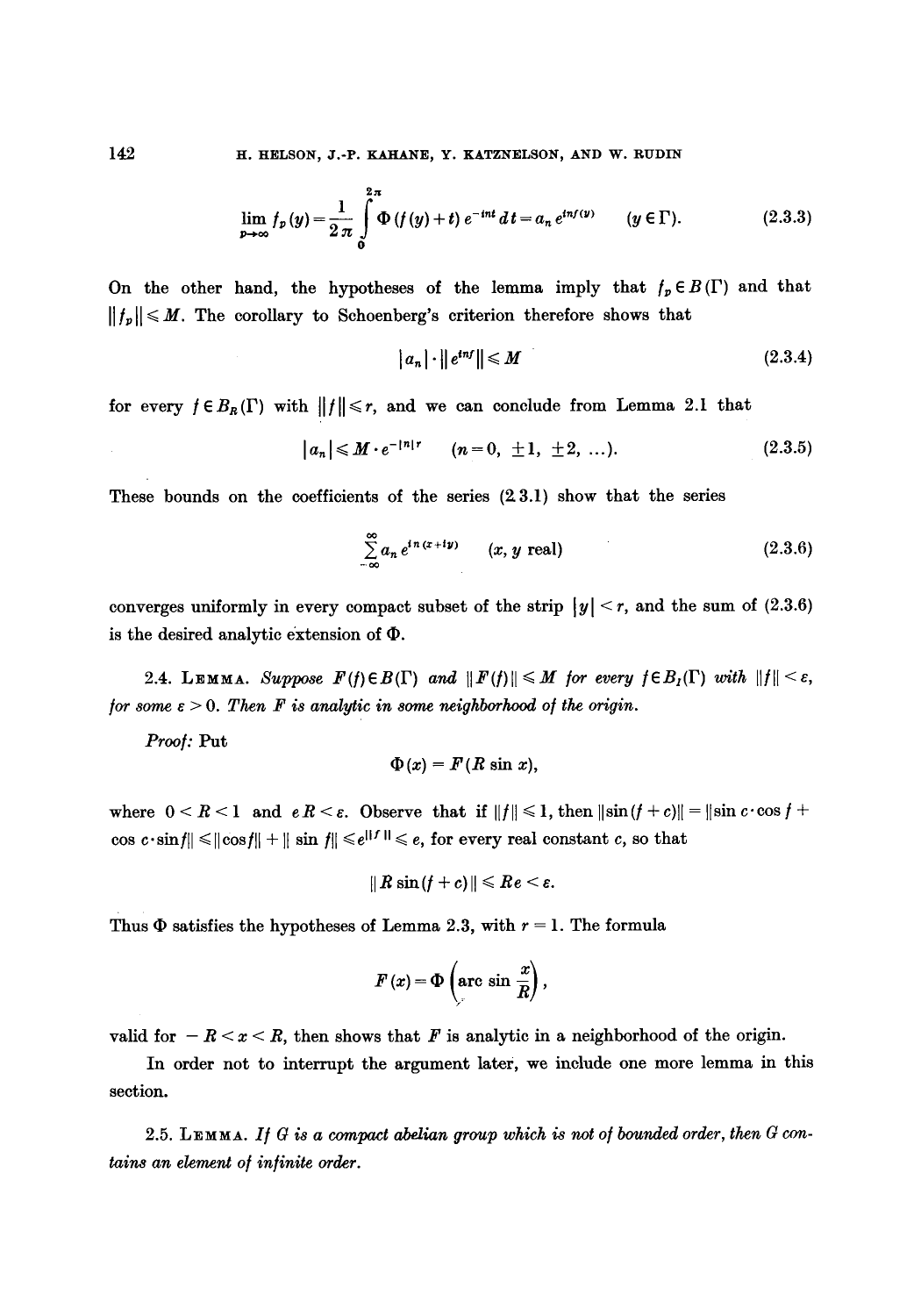(We recall that a group  $G$  is said to be of bounded order if there is a positive integer q such that  $qx = 0$  for every  $x \in G$ .)

*Proof:* For  $n = 1, 2, 3, \ldots$ , let  $E_n$  be the set of all  $x \in G$  such that  $nx = 0$ , and assume that  $E_k$  contains a non-empty open set V, for some k. If  $W = V - V$ , then W is a neighborhood of 0 and  $kx = 0$  for every  $x \in W$ . The group H generated by W is compact and open, and  $G/H$  is finite (being compact and discrete). If  $G/H$  has p elements, it follows that  $px\in H$  and  $kpx = 0$  for every  $x \in G$ ; thus G is of bounded order.

This contradiction shows that none of the compact sets  $E_n$  contains a non-empty open subset of G. It follows that the set of all elements of infinite order, which is the complement of  $\bigcup_{n} E_n$ , is actually a dense subset of G.

## **III. Proof of Theorem 1**

3.1. If  $\Gamma$  is discrete, so that G is compact, and if P is a polynomial on G, of the form

$$
P(x) = \sum_{y} a_y(x, y) \qquad (x \in G, y \in \Gamma), \tag{3.1.1}
$$

with only finitely many  $a_y \neq 0$ , we write  $F \circ P$  for the polynomial

$$
(F \circ P) (x) = \sum_{y} F(a_y) (x, y) \qquad (x \in G, y \in \Gamma).
$$
 (3.1.2)

3.2. LEMMA. Suppose  $\Gamma$  is countable and discrete,  $F$  is defined on I, and there exist con*stants*  $\varepsilon > 0$ *,*  $M < \infty$ *, with the following property:* 

$$
||\boldsymbol{F} \circ \boldsymbol{P}||_1 \leqslant M \tag{3.2.1}
$$

*for all P of the form* (3.1.1), *with*  $a<sub>v</sub> \in I$ , *whose norm satisfies* 

$$
||P||_1 \leq 2\varepsilon. \tag{3.2.2}
$$

*Then if*  $f \in B_I(\Gamma)$  *and if*  $||f|| \leq \varepsilon$ , we also have  $F(f) \in B(\Gamma)$ , and  $||F(f)|| \leq M$ .

*Proof:* Choose  $f \in B<sub>I</sub>(\Gamma)$ , with  $||f|| \le \varepsilon$ , let  $\{E_n\}$  be an expanding sequence of finite sets whose union is  $\Gamma$ , and associate with each set  $E_n$  a polynomial  $K_n$ , as in Lemma 1.2.

Since  $||f|| \leq \varepsilon$ , we have  $||\hat{K}_n f|| \leq 2 \varepsilon$ ; also,  $\hat{K}_n f$  is the transform of a polynomial and the range of  $K_n f$  lies in I; thus (3.2.1) applies:

$$
|| F(\hat{K}_n f) || \leq M \qquad (n = 1, 2, 3, ...).
$$
 (3.2.3)

But for every  $y \in E_n$  we have

$$
F\left(\mathcal{R}_n\left(y\right)f\left(y\right)\right)=F\left(f\left(y\right)\right),\,
$$

10-593804. *Acta mathematica.* 102. Imprimé lo 28 septembre 1959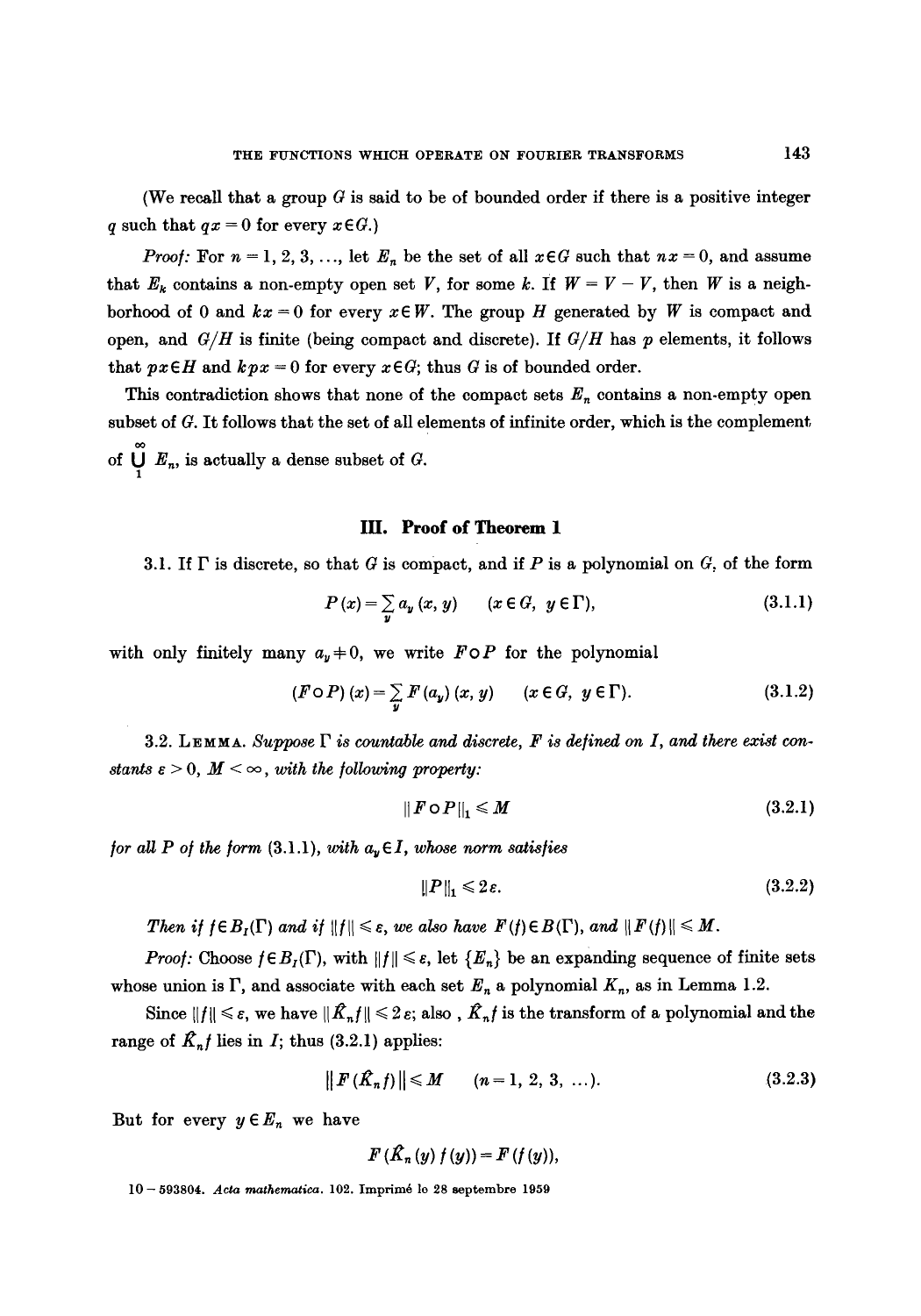so that

$$
F(f(y)) = \lim_{n \to \infty} F(\hat{K}_n(y) f(y)) \qquad (y \in \Gamma).
$$

If we apply the corollary to Schoenberg's criterion to the functions  $F(\hat{K}_n f)$ , (3.2.3) shows that  $F(f) \in B(\Gamma)$  and  $|| F(f) || \leq M$ .

*Note:* The assumption that  $\Gamma$  is countable may be removed from this lemma, but we only require the countable case.

3.3. We now assume that  $\mathbf{F}$ , defined on I, operates in  $A(\Gamma)$ , for some discrete  $\Gamma$ . If  $\Gamma_1$  is any countable subgroup of  $\Gamma$ , it is clear that F also operates in  $A(\Gamma_1)$ ; we may accordingly assume, without loss of generality, that  $\Gamma$  is countable, and we shall prove that the hypotheses of Lemma 3.2 are satisfied. Once this is done, Lemmas 3.2 and 2.4 give the conclusion of Theorem 1.

If the hypotheses of Lemma 3.2 are not satisfied, then there exist polynomials  $P_n$  on  $G$ , with coefficients in  $I$ , such that

$$
||P_n||_1 < n^{-2} \tag{3.3.1}
$$

but

$$
|| F \circ P_n ||_1 \to \infty \qquad (n \to \infty).
$$
 (3.3.2)

Let  $E_n$  be the set of all  $y \in \Gamma$  such that  $\hat{P}_n(y) = 0$ , associate sets  $S_n$ ,  $T_n$ , and polynomials  $K_n$  with  $E_n$ , as in Lemma 1.2, and let  $\{y_n\}$  be a sequence in  $\Gamma$  such that the sets  $y_n + T_n - S_n$ are mutually disjoint. The series

$$
\sum_{n=1}^{\infty} (x, y_n) P_n(x) \tag{3.3.3}
$$

converges, in the L<sup>1</sup>-norm, to a function  $g \in L^1(G)$ , by (3.3.1); since  $\hat{g} \in A_I(\Gamma)$ , and since F operates in  $A(\Gamma)$ ,  $F(\hat{g})\in A(\Gamma)$ . Let h be the function in  $L^1(G)$  such that  $\hat{h} = F(\hat{g})$ . Our choice of  $y_n$  implies

$$
\hat{h}(y) = F(\hat{P}_n(y - y_n)) \qquad (y \in E_n + y_n). \tag{3.3.4}
$$

and hence

$$
(\hat{h} \cdot \hat{Q}_n)(y) = F(\hat{P}_n(y - y_n)) \qquad (y \in \Gamma), \tag{3.3.5}
$$

where

$$
Q_n(x) = (x, y_n) K_n(x) \qquad (x \in G, \ n = 1, 2, 3, ...).
$$
 (3.3.6)

By  $(3.3.5)$ , we have

$$
\|F \circ P_n\|_1 \le \|Q_n\|_1 \cdot \|h\|_1 < 2 \|h\|_1,\tag{3.3.7}
$$

which contradicts (3.3.2). Theorem 1 is thus proved.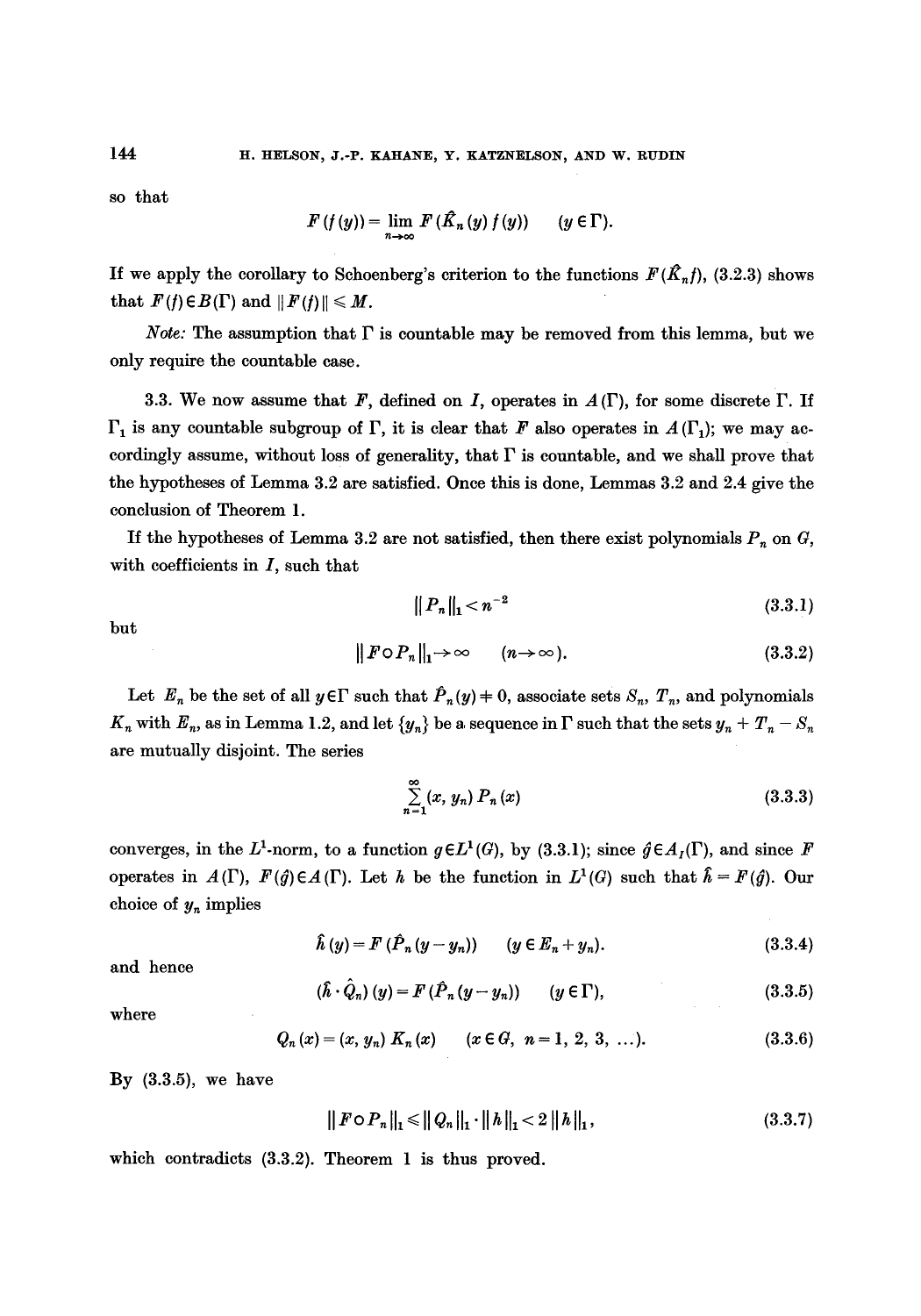#### **IV. Proof of Theorem 2**

4.1. To begin with, we shall assume that  $\Gamma$  is compact, and our first aim will be the proof that F is analytic in a neighborhood of the origin if F operates in  $A(\Gamma)$ .

If  $f \in A_I(\Gamma)$ , then  $F(f) \in A(\Gamma)$ , and

$$
F(f(y)) = \sum_{x \in G} a_x(f)(x, y) \qquad (y \in \Gamma), \qquad (4.1.1)
$$

where

$$
a_x(f) = \int_{\Gamma} F(f(y)) (-x, y) dy \qquad (x \in G).
$$
 (4.1.2)

Since  $\vec{F}$  is continuous on I (see 1.1), (4.1.2) shows that the mapping

$$
f \rightarrow a_x(f) \tag{4.1.3}
$$

is, for each  $x \in G$ , a real valued function on  $A_I(\Gamma)$ , which is continuous in the norm topology of  $A(\Gamma)$ .

Let J be the set of all  $f \in A_I(\Gamma)$  which vanish in some neighborhood of 0 (the identity element of  $\Gamma$ ), and let C be the closure of J, in the norm topology; C is a complete metric space, and the mapping

$$
f \rightarrow ||F(f)|| = \sum_{x \in G} |a_x(f)| \tag{4.1.4}
$$

is a real-valued (finite) lower semi-continuous function on  $C$ . The Baire category theorem implies that  $||F(f)||$  is bounded in some open set of C. Since J is dense in C, there is an  $f_0 \in J$  with the following property: if  $f \in C$  and if  $||f - f_0|| \leq \varepsilon$ , then  $||F(f)|| \leq M$ , where  $\varepsilon$ , M are suitable positive numbers.

Let U be a neighborhood of 0 on which  $f_0$  vanishes, and choose a non-empty open set  $V$ , whose closure lies in  $U$  and does not contain 0.

We now consider any  $g \in A_I(\Gamma)$  which vanishes outside V, such that  $||g|| \leq \varepsilon$ . Putting  $f = f_0 + g$ , the above remarks imply that  $||F(f_0 + g)|| \leq M$  for some  $M < \infty$ . But  $f_0$  and g have disjoint supports, so that

$$
F(f_0+g)=F(f_0)+F(g). \qquad (4.1.4)
$$

It follows that

$$
|| F (g) || \le || F (f_0 + g) || + || F (f_0) || \le 2 M. \tag{4.1.5}
$$

Let us summarize what we have proved so far: *There exists an open set*  $V \subset \Gamma$  *and there exists*  $\varepsilon > 0$ *,*  $M < \infty$ *, such that*  $||F(g)|| \leq M$  whenever  $g \in A_I(\Gamma)$ ,  $g = 0$  outside V, and  $||g|| \leq \varepsilon$ . By translation, we may assume that  $V$  is a neighborhood of 0.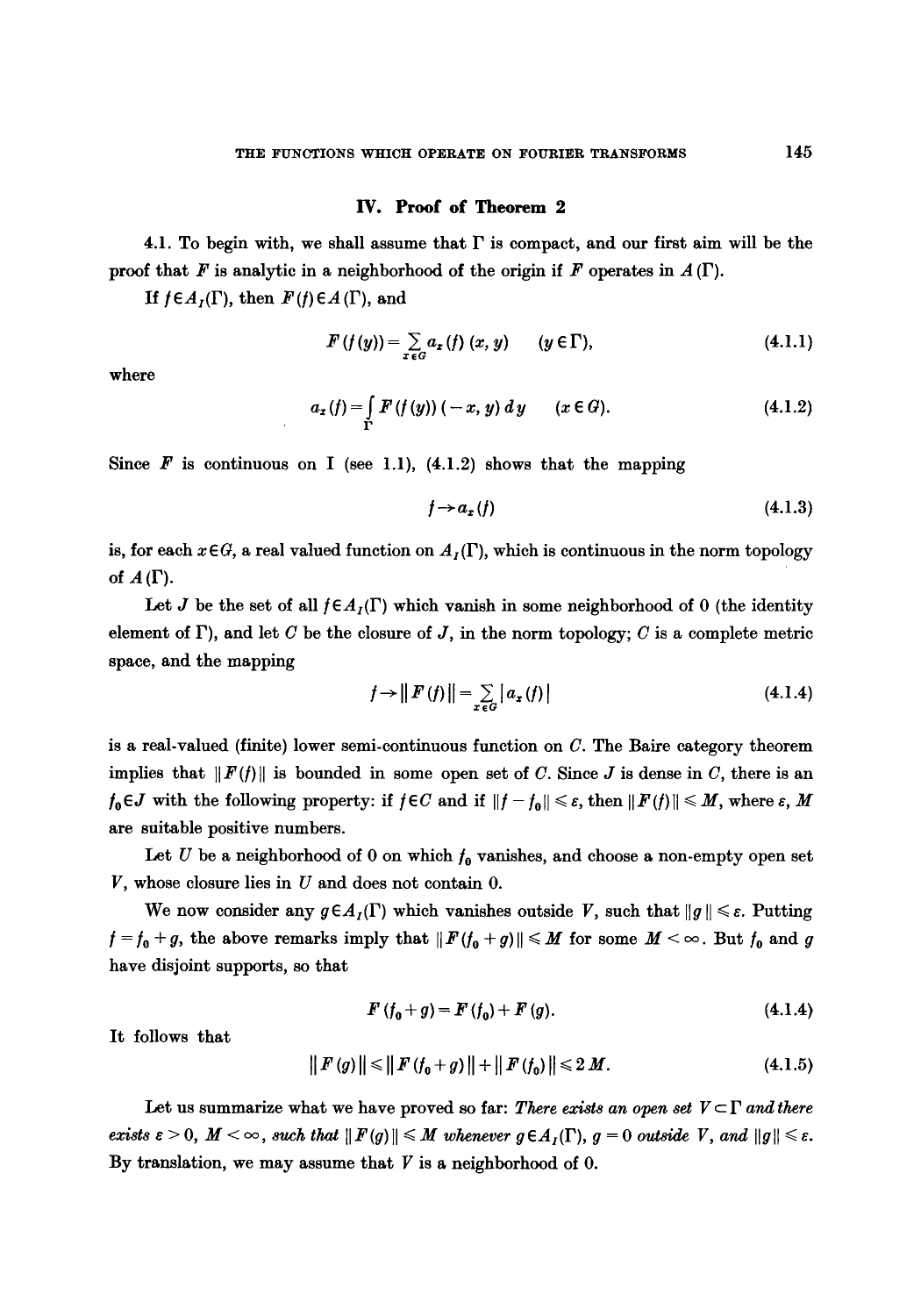4.2. We now consider three cases.

*Case A. Suppose*  $\Gamma$  *is totally disconnected.* Then the open set V which we have just described contains an open-closed subgroup  $\Gamma_1$  of  $\Gamma$  [11; p. 19], and the result of 4.1 implies that  $|| F(g)|| \leq M$  for every  $g \in A_I(\Gamma_1)$ , provided  $|| g || \leq \varepsilon$ .

Since  $\Gamma_1$  is compact,  $A(\Gamma_1) = B(\Gamma_1)$ , so that Lemma 2.4 applies, and we conclude that  $\boldsymbol{F}$  is analytic near the origin.

*Case B. Suppose*  $\Gamma$  *is the unit circle* (this is the case to which the original theorem of Wiener and Lévy applied). Our set V is now a segment ( $-\delta$ ,  $\delta$ ), where  $0 < \delta < \pi$ . If  $0 < 2b < \delta$ , define

$$
Q_b\left(e^{i\theta}\right) = \begin{cases} 1 & \text{if } |\theta| < b, \\ 2 - \frac{|\theta|}{b} & \text{if } b < |\theta| \leq 2b, \\ 0 & \text{if } 2b < |\theta| < \pi. \end{cases}
$$

It is then easy to see, as in Lemma 1.2, that  $Q_b \in A(\Gamma)$ , and

$$
1 < ||Q_b|| < 2. \tag{4.2.1}
$$

We now consider any  $f \in A_I(\Gamma)$  for which  $||f|| \le \varepsilon/2$ . Set  $a = \pi/6 N$ , where N is a positive integer and  $3 N \delta > 2 \pi$ . Then

$$
||Q_{2a} \cdot f|| \leq 2||f|| \leq \varepsilon, \tag{4.2.2}
$$

and  $Q_{2a} \cdot f$  vanishes outside V. Hence

$$
\|F(Q_{2a}\cdot f)\| \leqslant M,\tag{4.2.3}
$$

and the identity

$$
Q_a \cdot F(f) = Q_a \cdot F(Q_{2a} \cdot f), \qquad (4.2.4)
$$

together with (4.2.1) and (4.2.3), implies that

$$
\|Q_a \cdot F(f)\| \leqslant 2 M. \tag{4.2.5}
$$

It is now clear that  $(4.2.5)$  also holds if  $Q_a$  is replaced by any of its translates. Since there are N of these translates, say  $Q_{a,1}, \ldots, Q_{a,N}$ , whose sum is 1, we have N  $F(f) = \sum_{i} Q_{a,k} \cdot F'(f)$ , and we conclude that  $|| F'(f) || \le 2MN$ .

Since  $A(\Gamma) = B(\Gamma)$ , Lemma 2.4 applies, so that F is again analytic near the origin. *Case C. Suppose F is not totally disconnected.* 

Since  $\Gamma$  is not zero-dimensional, G contains an element of infinite order [11; p. 111], so that G contains an infinite cyclic group Z. Let  $\Gamma_1$  be the group of all  $y \in \Gamma$  such that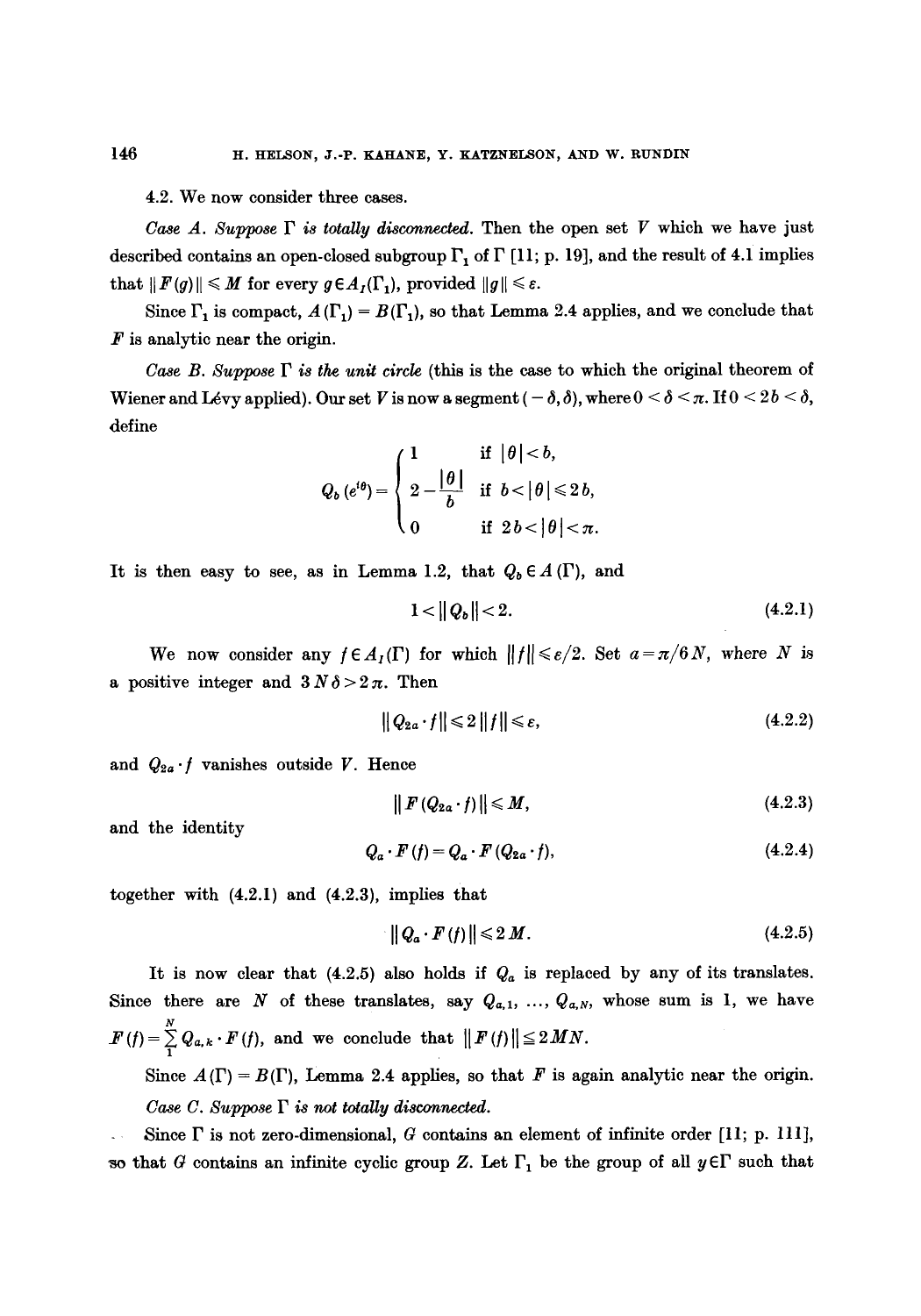$(x, y) = 1$  whenever  $x \in \mathbb{Z}$ . Then  $\Gamma/\Gamma_1$  is isomorphic to the circle group, and if F operates in  $A(\Gamma)$ , then F also operates on those functions in  $A(\Gamma)$  which are constant on the cosets of  $\Gamma_1$ . This takes us back to Case B.

4.3. We can now prove Theorem 2 under the assumption that  $\Gamma$  is compact.

We have already proved that F is analytic at the origin. Suppose  $-1 < a < 1$ , and put

$$
F_a(t) = F(a + (1 - |a|) t) - F(a) \qquad (-1 \le t \le 1). \tag{4.3.1}
$$

Since  $F_a$  evidently operates in  $A(\Gamma)$ ,  $F_a$  is analytic at the origin, which implies that F is analytic at a. To prove analyticity of F at the end-points of *I,* put

$$
F_1(t) = F(1 - t^2) \qquad (-1 \leq t \leq 1). \tag{4.3.2}
$$

Again,  $F_1$  operates in  $A(\Gamma)$ ; since  $F_1$  is an even function, we have

$$
F_1(t) = \sum_{0}^{\infty} c_n t^{2n} \qquad (-\delta < t < \delta)
$$
 (4.3.3)

for some  $\delta > 0$ . Hence

$$
F(1-x) = \sum_{0}^{\infty} c_n x^n \qquad (0 \leq x < \delta^2), \qquad (4.3.4)
$$

and this proves that  $F$  is analytic at the right end-point of  $I$ . The other end-point can be treated similarly, and the proof is complete for compact F.

4.4. We shall prove Theorem 2 for non-compact groups with the aid of the following structure theorem [11; p. 110].

*Every locally compact abelian group*  $\Gamma$  *contains an open subgroup*  $\Gamma_0$  *which is the direct sum of a compact group H and a p-dimensional euclidean space*  $R<sup>p</sup>$ .

(Note that open subgroups are also closed [11; p. 13].)

4.5. Suppose now that  $\Gamma$  is not discrete. If F operates in  $A(\Gamma)$ , then F also operates in  $A(\Gamma_0)$ , and we consider two cases (in the notation of 4.4):  $p=0$  or  $p>0$ .

If  $p = 0$  then  $\Gamma_0$  is compact, and since  $\Gamma_0$  is not discrete,  $\Gamma_0$  is infinite. The conclusion Of Theorem 2 then follows from 4.3.

If  $p > 0$ , we observe that F also operates in the subalgebra of  $A(\Gamma_0)$  consisting of those  $f \in A(\Gamma_0)$  which are constant on the cosets of H; that is to say, F operates in  $A(R^p)$ . We shall prove that this implies that F operates in  $A(T^p)$ , where  $T^p$  is the p-dimensional torus; the analyticity of  $F$  on  $I$  will then again follow from 4.3.

With every  $f \in A_I(T^p)$  we associate a function  $f^*$ , defined on  $R^p$  by

$$
f^*(x_1, \ldots, x_p) = f(e^{ix_1}, \ldots, e^{ix_p}),
$$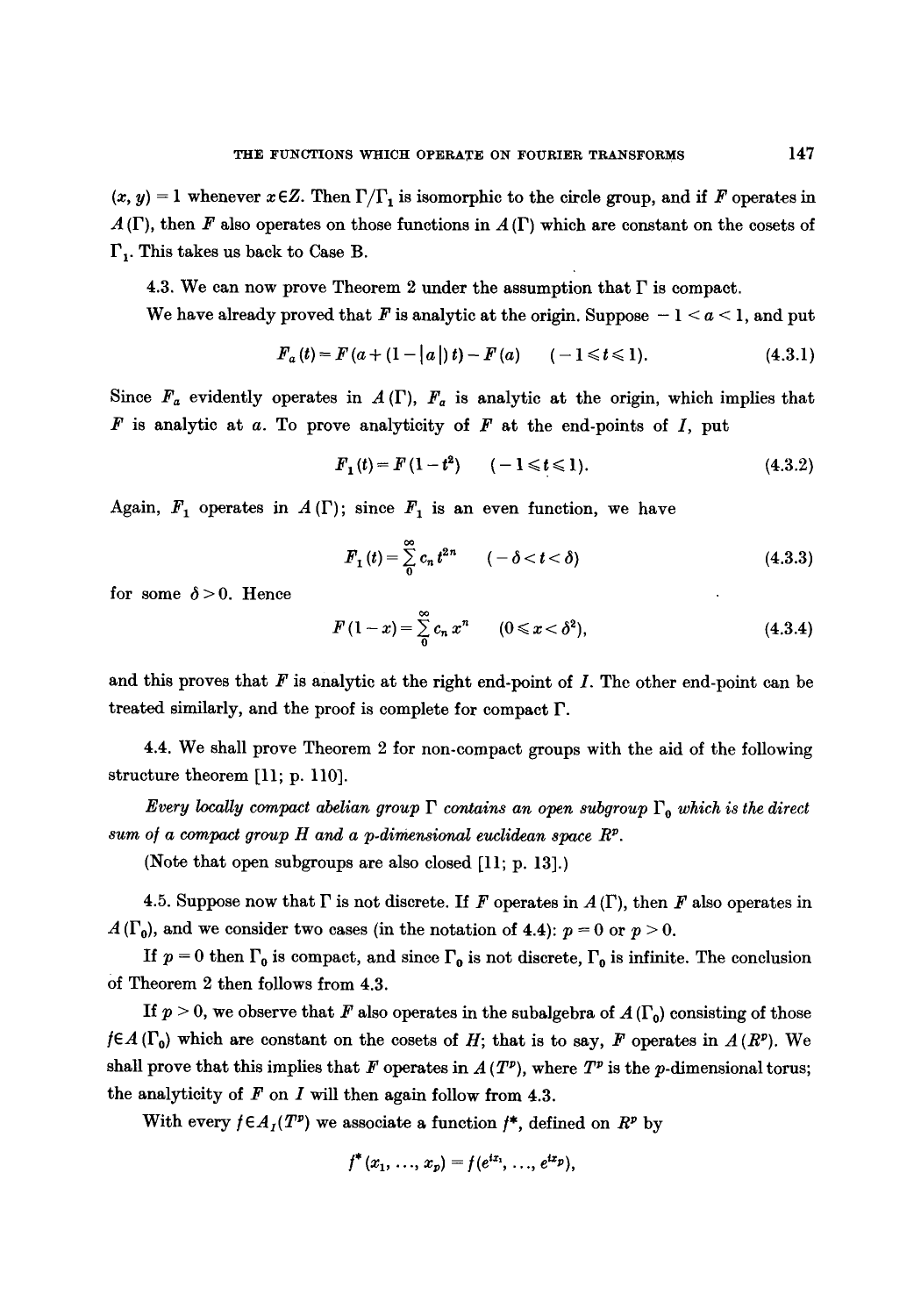which has period  $2 \pi$  in each of the variables  $x_1, \ldots, x_n$ . Choose a function  $g \in A(R^p)$  whose range lies in  $I$ , such that

$$
g(x_1, \ldots, x_p) = 1 \quad (0 \leq x_j \leq 2 \pi, \ 1 \leq j \leq p),
$$

and such that g vanishes outside some compact set. Then  $f^*g \in A_I(R^p)$ , so that  $F(f^*g) \in A(R^p)$ . Since  $(f^*g)(x) = f^*(x)$  over a full period of  $f^*$ , we conclude that F operates in  $A(T^p)$ .

This completes the proof of Theorem 2.

# **V. Proof of Theorem 3**

5.1. In our proof of Theorem 3, the fact that  $F$  is defined only on the interval  $I$ , and not on the whole real axis, causes some inconvenience. To avoid this, let us consider the functions

$$
\Phi_1(x) = F(\sin x), \ \Phi_2(x) = F(b \sin x) \quad (-\infty < x < \infty), \tag{5.1.1}
$$

where  $0 < b < 1$ . Since every entire function operates in  $B(\Gamma)$ , so do  $\Phi_1$  and  $\Phi_2$  if F does.

Suppose we can prove that  $\Phi_1$  and  $\Phi_2$  can be extended to entire functions in the complex plane, and let us solve for  $F$ : we obtain

$$
F(x) = \begin{cases} \Phi_1 \text{ (arc sin } x) & (-1 \leq x \leq 1), \\ \Phi_2 \text{ (arc sin } \frac{x}{b}) & (-b \leq x \leq b). \end{cases}
$$

The first of these formulas shows that  $F$  can be expanded in a power series about the origin, and that this power series can be analytically continued to a (possibly multi-valued) function in the whole plane, except for possible branch points at  $x = +1$ . The second formula shows, in the same way, that  $x = \pm b$  are the only possible singular points of F in the finite plane. Since  $b \neq 1$ , we conclude that the analytic extension of F is an entire function.

These remarks show: It suffices to prove Theorem 3 under the stronger assumption that  $F$  is defined on the whole real axis, and has period  $2 \pi$ .

5.2. We next show that *it suffices to prove Theorem 3 for countable discrete groups*  $\Gamma$ .

Let  $\Gamma_0$  be the open subgroup of  $\Gamma$  which is mentioned in the structure theorem 4.4. If  $\Gamma_0$  has infinitely many cosets in  $\Gamma$ , and if F operates in  $B(\Gamma)$ , then F operates in the algebra of all  $f \in B(\Gamma)$  which are constant on these cosets, which means that F operates in  $B(\Gamma_1)$ , where  $\Gamma_1$  is the discrete quotient group  $\Gamma/\Gamma_0$ . It is clear that F then also operates in  $B(\Gamma_2)$ , where  $\Gamma_2$  is any countable subgroup of  $\Gamma_1$ .

If  $\Gamma_0$  has only finitely many cosets in  $\Gamma$ , then  $p > 0$  (in the notation of 4.4), since  $\Gamma$  is not compact, and we observe that F operates in the subalgebra of all  $f \in B(\Gamma)$  which are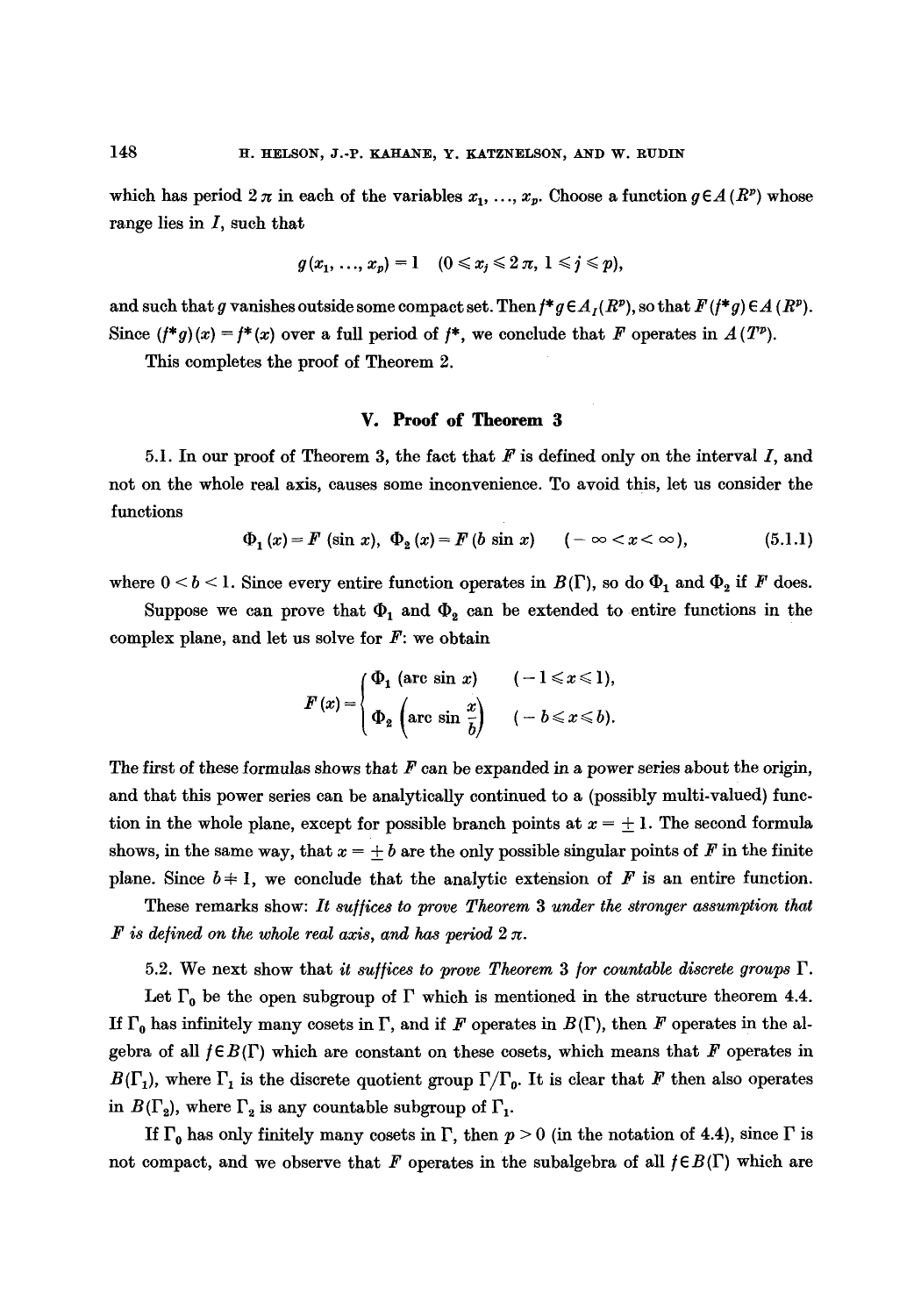constant on the cosets of H in  $\Gamma_0$  and which vanish outside  $\Gamma_0$ . This means that F operates in *B(RP).* Let  $\Lambda^p$  be the *p*-dimensional lattice group in  $R^p$ , i.e., the set of all points  $x =$  $(x_1, \ldots, x_n)$  in  $\mathbb{R}^p$  all of whose coordinates are integers. It is quite easy to see that the restriction of every  $f \in B(R^p)$  to  $\Lambda^p$  belongs to  $B(\Lambda^p)$ , and conversely that every  $f \in B_R(\Lambda^p)$ can be extended to  $R^p$  so as to belong to  $B_R(R^p)$ . Hence F operates in  $B(\Lambda^p)$ .

Hence Theorem 3 will follow if we can show that the entire functions are the only ones which operate in  $B(\Gamma)$ , for any countable discrete group  $\Gamma$ .

5.3. Consider now the following two conditions on a function  $F$ , defined on the real axis, with period  $2 \pi$ :

- ( $\alpha$ ) **F** operates in  $B(\Gamma)$  for some countable discrete group  $\Gamma$ .
- ( $\beta$ ) For some countable discrete group  $\Gamma$ , there is associated with every  $r > 0$  a number  $M(r) < \infty$ , *such that*

$$
|| F \circ P ||_1 \leq M(r),
$$

*whenever P is a polynomial on G, with real coefficients, whose norm satisfies* 

$$
||P||_1 \leq r.
$$

(We refer to 3.1 for the notation  $F \circ P$ ; the norms here are the  $L^1$ -norms over the compact group  $G.$ 

Suppose ( $\beta$ ) holds. Choose  $\eta > 0$ , and suppose  $f \in B_R(\Gamma)$ , with  $||f|| \leq \eta$ . Then  $||f + c|| \leq \eta + 1$ + $\pi$  if c is a constant and  $-\pi \leq c \leq \pi$ . We apply ( $\beta$ ) with  $r = 2(\eta + \pi)$ , and we apply a slight modification of Lemma 3.2 (R in place of I) with  $\varepsilon = \eta + \pi$ ,  $M = M(2 \eta + 2 \pi)$ ; the periodicity of  $F$  then implies that

$$
||F(f+c)|| \leq M(2\eta+2\pi) \quad (-\infty < c < \infty).
$$

By Lemma 2.3,  $F$  can therefore be extended to a function which is analytic in the strip  $|y| < \eta$ .

Since this is true for every  $\eta$ , we see that the entire functions are the only ones which satisfy  $(\beta)$ . On the other hand, our discussion in 5.1 and 5.2 shows that Theorem 3 will be proved if we can show that the entire functions are the only ones which satisfy  $(\alpha)$ .

Hence the proof will be complete if we can show that  $(\alpha)$  implies ( $\beta$ ). We shall do this in two steps:

*Step 1: If (* $\alpha$ *) holds for some*  $\Gamma$  *of bounded order, then (* $\beta$ *) holds for the same*  $\Gamma$ *.* 

*Step 2: If (* $\alpha$ *) holds for some*  $\Gamma$  which is not of bounded order, then ( $\beta$ ) holds for the group of *all integers.* 

(We refer to the definition which follows Lemma 2.5.)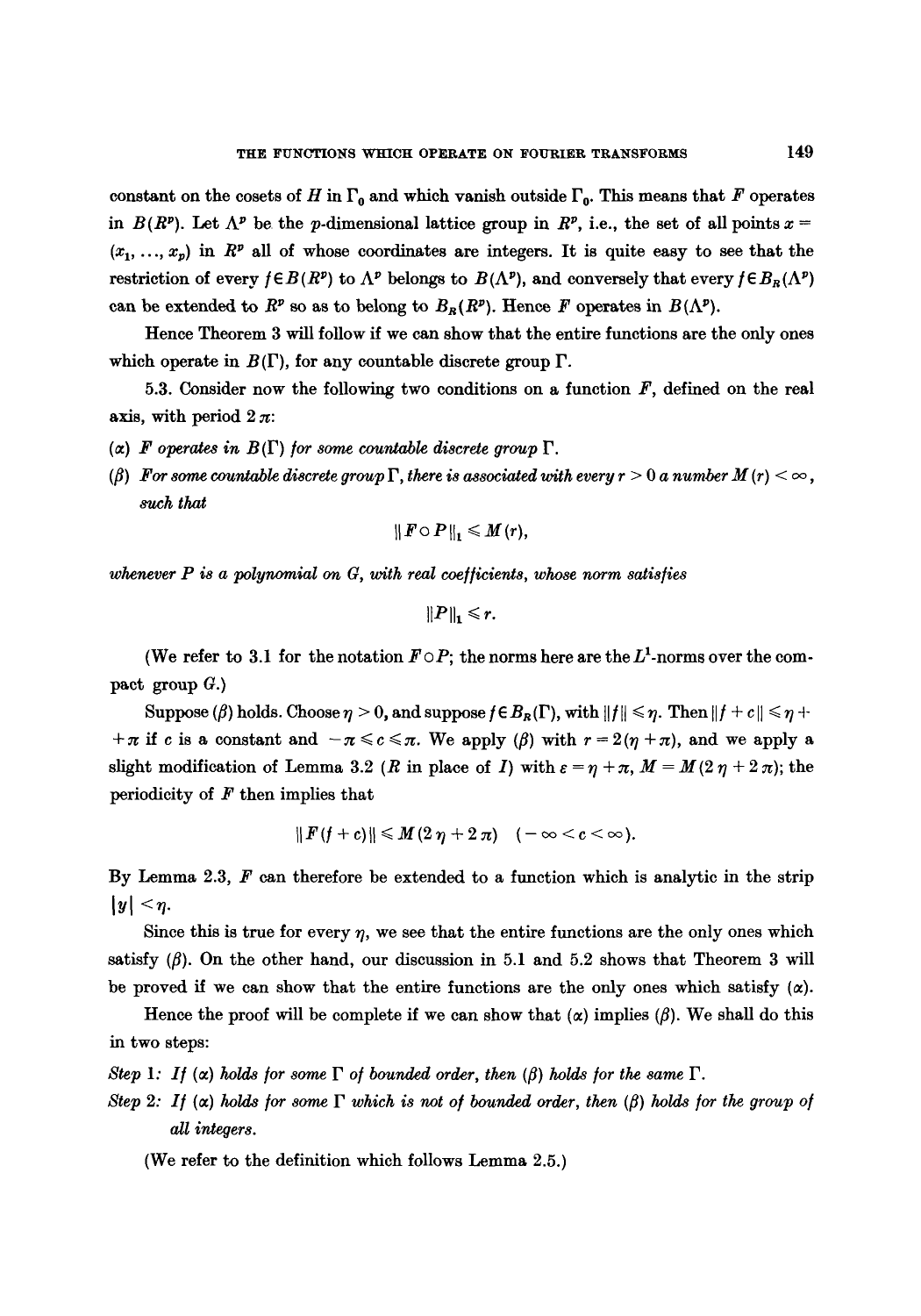5.4. *Proof of Step 1*. We may assume, without loss of generality, that  $\Gamma$  is the direct sum of infinitely many cyclic groups, all of which have the same order. To justify this simplification, we remark (1) that if  $5.3(\alpha)$  holds for some  $\Gamma$ , then it holds for every infinite subgroup of  $\Gamma$ , (2) that every group of bounded order is a direct sum of cyclic groups [5; p. 17] and (3) that among these direct summands infinitely many have the same order.

If 5.3( $\beta$ ) is false, then for some  $r > 0$  there are polynomials  $P_n$  on G, with real coefficients, such that  $||P_n||_1 \leq r$ , but

$$
|| F \circ P_n ||_1 \to \infty \quad (n \to \infty).
$$
 (5.4.1)

Let  $E_n$  be the smallest subgroup of  $\Gamma$  which contains the support of  $\hat{P}_n$ . It is clear that each  $E_n$  is a finite group; hence we can choose  $y_n$  in the complement of  $E_n$ , and we let  $\Gamma_n$  be the group generated by  $E_n$  and  $y_n$ . The simplifying assumption made in the first paragraph of 5.4 shows that we can transform the polynomials  $P_n$  by automorphisms  $t_n$ of  $\Gamma$ , replacing  $\sum \hat{P}_n(y)(x, y)$  by  $\sum \hat{P}_n(y)(x, t_n y)$ , so that no two of the groups  $\Gamma_n$  have a nonzero element in common; these transformations do not change any of the norms with which we are concerned, and we assume that they are carried out.

We shall show that the assumption  $||P_n||_1 \le r$  for  $n = 1, 2, 3, \ldots$  implies that there is a measure  $\mu$  on G, with  $\mu$  real, such that

$$
\hat{\mu} (y + y_n) = \hat{P}_n(y) \quad (y \in E_n, n = 1, 2, 3, ...). \tag{5.4.2}
$$

Once this is done, we let  $\mathcal{K}_n$  be the characteristic function of the set  $E_n + y_n$ ; obviously  $\hat{K}_n \in B(\Gamma)$ , and since  $E_n$  is a group,  $\|\hat{K}_n\| = 1$ . Also,  $F(\hat{\mu}) \in B(\Gamma)$ , by 5.3( $\alpha$ ), and

$$
F(\hat{P}_n(y)) = F(\hat{\mu}(y+y_n)) \hat{K}(y+y_n)
$$

for all  $y \in \Gamma$ . Hence  $||F \circ P_n||_1 \le ||F(\hat{\mu})||$ , contradicting (5.4.1).

The problem is thus reduced to exhibiting a measure on  $G$  which satisfies (5.4.2).

Let  $S$  be the linear space of all finite sums  $f$  of the form

$$
f(x) = \sum (x, y_n) Q_n(x) \quad (x \in G), \tag{5.4.3}
$$

where the  $Q_n$  are polynomials, such that  $\hat{Q}_n$  is real and has its support in  $E_n$ . Our assumptions about the groups  $\Gamma_n$  show that each  $f \in S$  has a unique representation of the form (5.4.3). Since  $y_n \notin E_n$ ,  $(x, y_n)$  takes each of its values on each of the subsets of G on which  $Q_n$ is constant; hence

$$
\max_{x \in G} \operatorname{Re} \left[ (x, y_n) Q_n(x) \right] \geq \frac{1}{2} ||Q_n||_{\infty}, \tag{5.4.4}
$$

where  $\|\cdot\|_{\infty}$  denotes the supremum norm.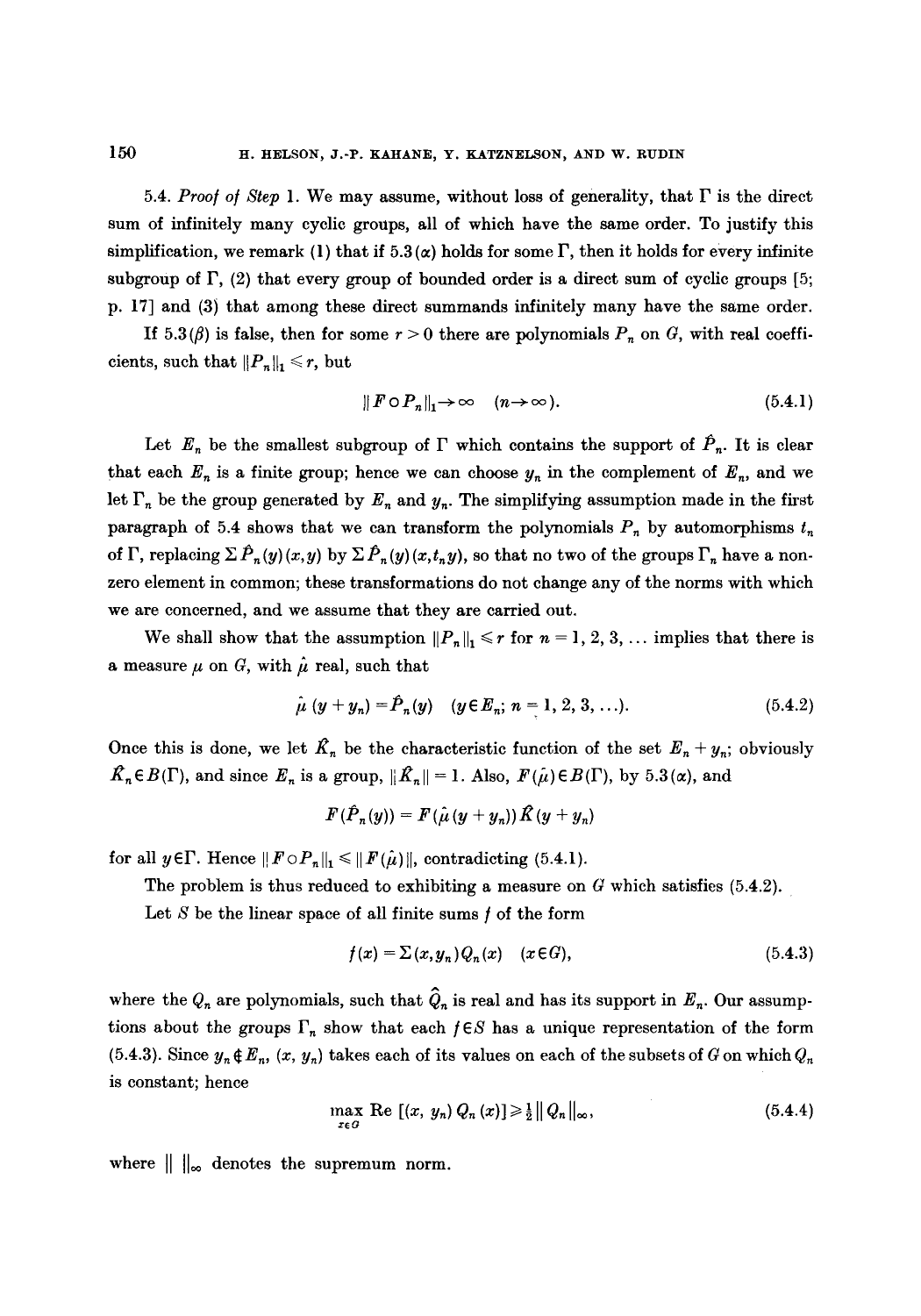Moreover, our assumptions about  $\Gamma_n$  imply that if  $n \neq m$ , then each of the sets on which  $(x, y_n)$   $Q_n(x)$  is constant intersects each of the sets on which  $(x, y_m)$   $Q_m(x)$  is constant, and we conclude from (5.4.4) that

$$
||f||_{\infty} \geq \frac{1}{2} \sum ||Q_n||_{\infty} \tag{5.4.5}
$$

if  $f$  is given by  $(5.4.3)$ .

We consider S as a subspace of  $C(G)$ , the space of all continuous functions on G; by (5.4.5), the mapping

$$
f \rightarrow T f = \sum_{a} Q_{n} (-x) P_{n}(x) dx \qquad (5.4.6)
$$

is a linear functional on  $S$ , of norm at most  $2r$ , which can be extended, by the Hahn-Banach Theorem, to a bounded linear functional on  $C(G)$ . Thus there is a measure  $\mu$  on G, such that

$$
\int_{G} f(-x) d \mu(x) = \sum_{G} Q_n(-x) P_n(x) dx
$$
\n(5.4.7)

for all  $f$  of the form  $(5.4.3)$ .

In particular, if we fix  $y \in E_n$  and take  $f(x) = (x, y + y_n)$ , then (5.4.7) applies, and gives precisely (5.4.2). Finally, if  $\hat{\mu}(y)$  is not real for all  $y \in \Gamma$ , we replace  $\hat{\mu}$  by its real part; since  $\hat{P}_n(y)$  is real, this change does not affect (5.4.2), and since  $\text{Re}[\hat{\mu}] \in B(\Gamma)$ , the proof is complete.

*Remark:* If F had been defined only on I, and  $\hat{P}_n(y)$  had been in I, it is not clear that we can find  $\mu$  such that (5.4.2) holds, with  $\hat{\mu}(y) \in I$  for all  $y \in \Gamma$ , and hence  $F(\hat{\mu})$  might not be defined. This is one of our reasons for making the simplifying assumptions 5.1 at the very beginning of the proof of Theorem 3.

5.5. *Proo/ o/ Step* 2. This is similar in outline to the proof of Step 1, but the details are a little more complicated.

We assume that F, defined on the real axis, operates in  $B(\Gamma)$ , where  $\Gamma$  is a discrete group which is not of bounded order, and, to obtain a contradiction, we assume that 5.3  $(\beta)$  does not hold for the group of all integers. That is to say, we assume that there are polynomials with real coefficients,

$$
P_{j} (e^{i\theta}) = \sum_{-N_{j}}^{N_{j}} a_{n,j} e^{in\theta}
$$
 (5.5.1)

such that

$$
||P_j||_1 \leq r \qquad (j=1, 2, 3, ...)
$$
\n(5.5.2)

but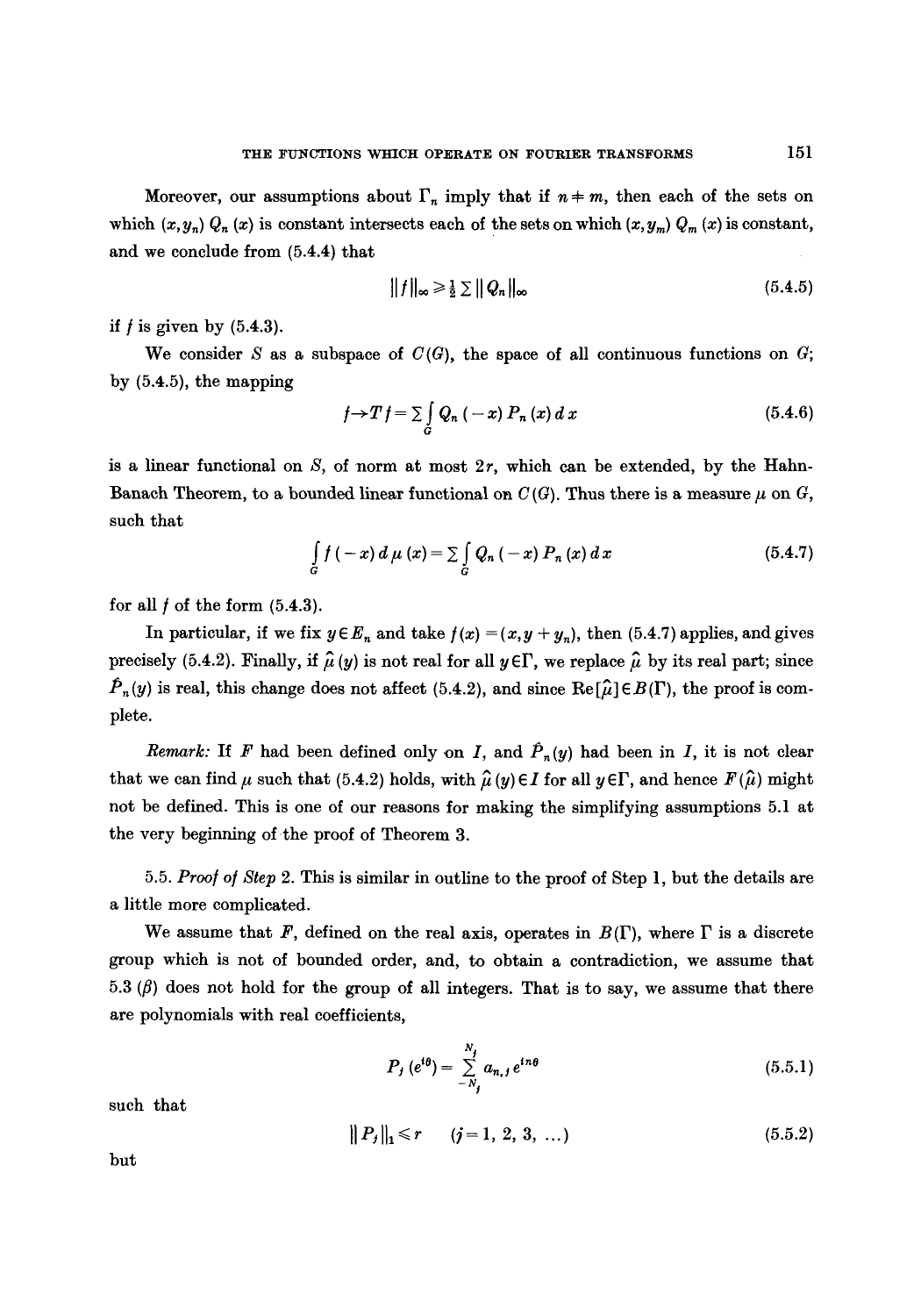$$
\|F \circ P_j\|_1 \to \infty \qquad (j \to \infty).
$$
 (5.5.3)

The norms here are the  $L^1$ -norms with respect to the Haar measure of the unit circle.

Consider polynomials of the form

$$
Q_j(e^{i\theta}) = \sum_{-2N_j}^{2N_j} b_{n,j} e^{in\theta}.
$$
 (5.5.4)

Since

$$
||Q'_j||_{\infty} \leqslant \sum_{-2N_j}^{2N_j} |n| |b_{n,j}| \leqslant ||Q_j||_{\infty} \cdot \sum_{-2N_j}^{2N_j} |n| \leqslant 5 N_j^2 ||Q_j||_{\infty},
$$

there exists an integer  $m_j$  and a  $\delta_j > 0$ , depending only on  $N_j$ , such that

$$
\operatorname{Re}\left[e^{im_{j}\theta}Q_{j}\left(e^{i\theta}\right)\right]\geqslant\frac{1}{2}\left\Vert Q_{j}\right\Vert _{\infty}\tag{5.5.5}
$$

on some arc of length  $\delta_i$ .

By Lemma 2.5, G contains an element  $x<sub>0</sub>$  of infinite order; hence there are real numbers  $\alpha_j$  and elements  $y_j \in \Gamma$  (j = 1, 2, 3, ...) such that

- (a)  $(x_0, y_j) = e^{i\alpha_j}$ ,  $0 < 4 \pi \alpha_{j+1} < \alpha_j \delta_{j+1}$ ;
- (b) the order of  $y_j$  exceeds  $2m_j + 6N_j$ , and the sets

$$
E_j = \{k y_j \mid m_j - 2 N_j \leqslant k \leqslant m_j + 2 N_j\}
$$

are disjoint.

Having done this, we associate polynomials  $P_j^*$ ,  $Q_j^*$  on G with  $P_j$  and  $Q_j$ :

$$
P_{j}^{*}(x) = (x, m_{j} y_{j}) P_{j} ((x, y_{j})) = \sum_{-N_{j}}^{N_{j}} a_{n, j} (x, y_{j})^{m_{j}+n},
$$
  

$$
Q_{j}^{*}(x) = (x, m_{j} y_{j}) Q_{j} ((x, y_{j})) = \sum_{-2N_{j}}^{2N_{j}} b_{n, j} (x, y_{j})^{m_{j}+n},
$$

and we let S be the linear subspace of  $C(G)$  which consists of all finite sums of the form

$$
f(x) = \sum Q_j^*(x) \qquad (x \in G); \qquad (5.5.6)
$$

S depends on  $\{N_j\}$ ,  $\{m_j\}$ ,  $\{\delta_j\}$ , and  $\{y_j\}$ , and property (b) of  $\{y_j\}$  implies that each  $f \in S$  has a unique representation of the form (5.5.6). Since

$$
Q_f^*(n x_0) = e^{i m_j n \alpha} Q_f(e^{i n \alpha}) \qquad (n = 0, \pm 1, \pm 2, \ldots), \qquad (5.5.7)
$$

 $(5.5.5)$  shows that

$$
\operatorname{Re} [Q_j^*(nx_0)] \geq \frac{1}{2} ||Q_j||_{\infty}
$$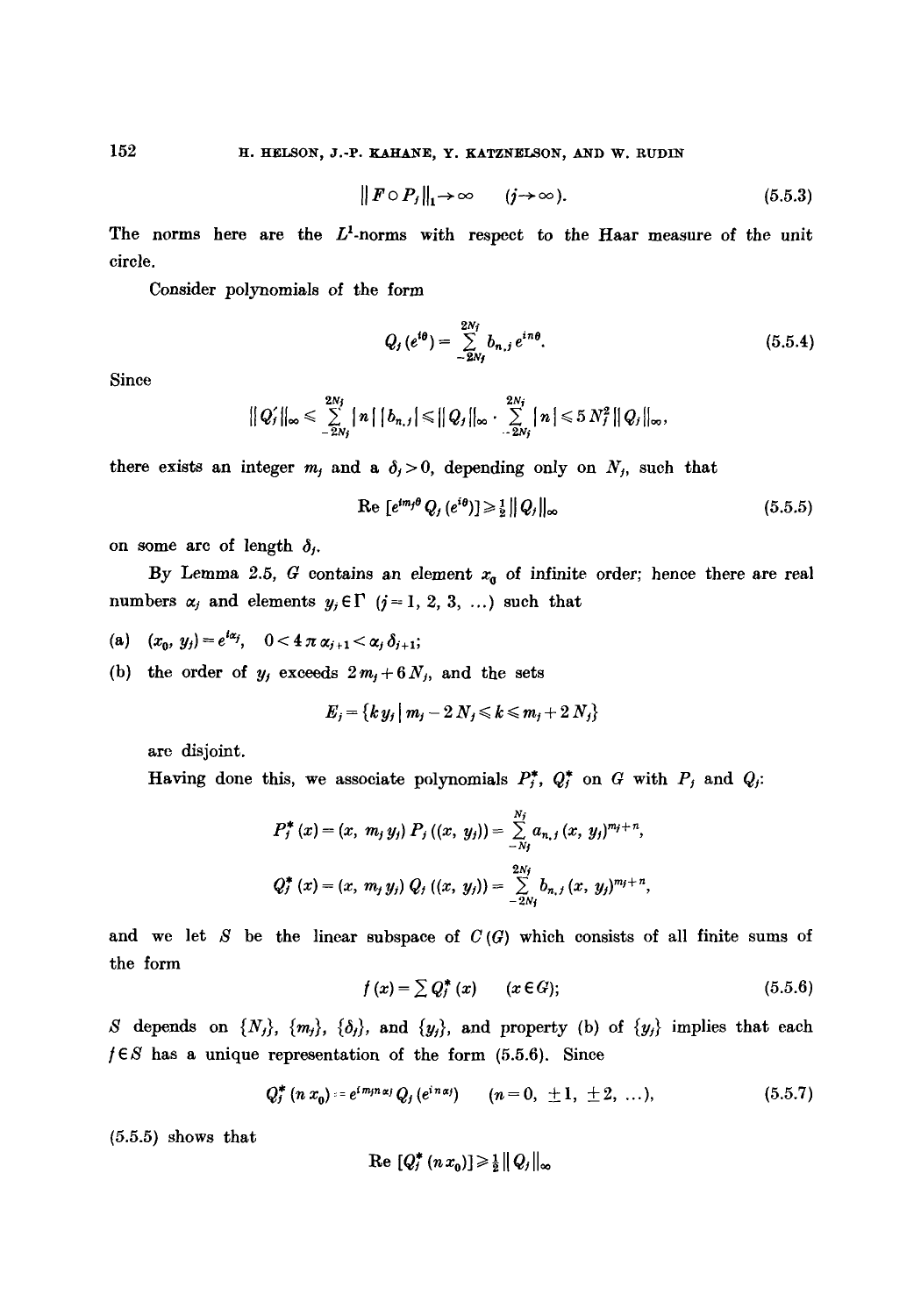for repeated stretches of  $\left[\delta_i/\alpha_j\right]$  consecutive integers n. If n were a continuous variable,  $2\pi/\alpha_j$  would be a period of  $Q_i^*(n x_0)$ , by (5.5.7), and property (a) of  $\{\alpha_j\}$  implies that this period is less than one half of  $[\delta_{j+1}/\alpha_{j+1}]$ . From this it follows that

$$
\sup \text{ Re } [f(n x_0)] \geq \frac{1}{2} \sum ||Q_j||_{\infty}
$$

for every  $f$  of the form  $(5.5.6)$ , and hence

$$
||f||_{\infty} \geqslant \frac{1}{2} \sum ||Q_j||_{\infty};\tag{5.5.8}
$$

note that  $||f||_{\infty}$  is the supremum of |f| over G, whereas  $||Q_j||_{\infty}$  refers to the unit circle.

We insert here a remark concerning the relation between  $||Q_j||_1$  and  $||Q_j^*||_1$ , the  $L^1$ -norms over the unit circle and over G, respectively. If  $y_j$  is of infinite order, then  $||Q_j||_1 = ||Q_j^*||_1$ . But if  $y_j$  has order q, say, then

$$
||Q_{j}^{*}||_{1} = \int_{G} |Q_{j} (x, y_{j})| dx = \frac{1}{q} \sum_{n=1}^{q} |Q_{j} (\exp \frac{2 \pi i n}{q})|,
$$

and this differs from

$$
||Q_j||_1 = \sum_{n=1}^q \frac{1}{2 \pi} \int_{(2n-1)\pi/q}^{(2n+1)\pi/q} |Q_j(e^{i\theta})| d\theta
$$

by not more than

$$
\frac{\pi}{q^2} ||Q'_f||_{\infty} \leqslant \frac{5 \pi}{q^2} N_f^2 ||Q_f||_1 < \tfrac{1}{2} ||Q_f||_1,
$$

by property (b) of  $\{y_i\}$ . Hence, in any case, we have

$$
\|Q_j^*\|_1 > \tfrac{1}{2} \|Q_j\|_1. \tag{5.5.9}
$$

Returning to our proof, we note that (5.5.2) and (5.5.8) imply that the mapping

$$
f \rightarrow Tf = \sum \frac{1}{2 \pi} \int_{-\pi}^{\pi} Q_j(e^{-i\theta}) P_j(e^{i\theta}) d\theta
$$

is a bounded linear functional on S; hence there is a measure  $\mu$  on G (with real  $\mu$ ; see 5.4), such that

$$
\int_{G} f(-x) d \mu(x) = \sum \frac{1}{2 \pi} \int_{-\pi}^{\pi} Q_{j} (e^{-i\theta}) P_{j} (e^{i\theta}) d \theta
$$
\n(5.5.10)

for every  $f$  of the form  $(5.5.6)$ .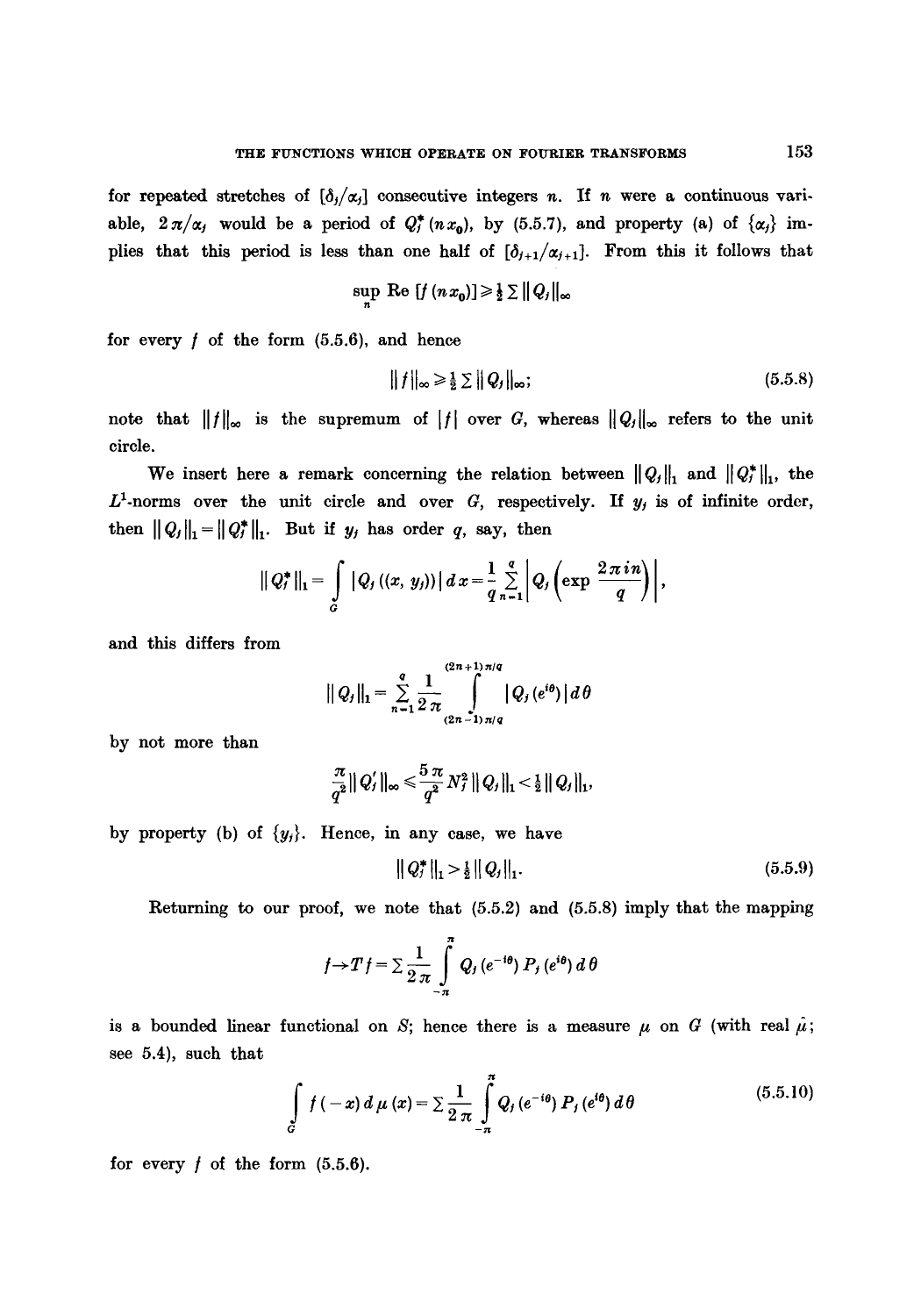In particular, if  $y \in E_j$  and  $f(x)=(x, y)$ , then (5.5.10) applies, since  $y=(m_j+t)y_j$ , with  $|t| \leq 2 N<sub>f</sub>$ , and we obtain

$$
\hat{\mu}(y) = \frac{1}{2 \pi} \int_{-\pi}^{\pi} e^{-it\theta} P_j(e^{i\theta}) d\theta = a_{t,j} = \hat{P}_j^*(m_j y_j + t y_j) = \hat{P}_j^*(y).
$$

If we now define

$$
\hat{K}_f(y) = \begin{cases}\n1 & \text{if } y = (m_j + t) y_j \text{ and } |t| \le N_f, \\
2 - \frac{|t|}{N_j} & \text{if } y = (m_j + t) y_j \text{ and } N_j < |t| \le 2 N_j, \\
0 & \text{for all other } y \in \Gamma,\n\end{cases}
$$

then

$$
\hat{K}_f(y) F(\hat{\mu}(y)) = F(\hat{P}_f^*(y)) \qquad (y \in \Gamma),
$$

so that  $||F \circ \hat{P}_j^*||_1 \le 2||F(\hat{\mu})||$ . Since (5.5.9) applies to  $F \circ P_j$  in place of  $Q_j$ , we have

$$
\| F \circ P_j \|_1 \leq 2 \| F \circ P_j^* \|_1 \leq 4 \| F(\mu) \| \qquad (j = 1, 2, 3, \ldots), \tag{6.1.1}
$$

contradicting (5.5.3).

This completes the proof of Theorem 3.

# VI. Consequences of Theorem 3

6.1. Let  $M(G)$  be the convolution algebra of all bounded complex Borel measures on  $G; M(G)$  is isomorphic to  $B(\Gamma)$ , it is a commutative Banach algebra with unit, and it therefore has a compact maximal ideal space  $\Delta$ . We may think of  $\Delta$  as the set of all homomorphisms h of  $M(G)$  onto the complex field, and we define the Gelfand transform  $\hat{\mu}$ , as a function on  $\Delta$ , by

$$
\hat{\mu}(h) = h(\mu) \qquad (\mu \in M(G)). \tag{6.1.1}
$$

With every  $y \in \Gamma$  these is associated a homomorphism

$$
\mu \rightarrow h_{\nu}(\mu) = \int\limits_{G} \left( -x, y \right) d\mu(x) \qquad (\mu \in M(G)) \tag{6.1.2}
$$

and we may thus consider  $\Gamma$  as a subset of  $\Delta$ . Comparison with our earlier definition of  $\mu$ shows that every  $f \in B(\Gamma)$  may be extended to a Gelfand transform on  $\Delta$  (the uniqueness theorem for Fourier-Steltjes transforms shows that there is only one such extension) and, conversely, that the restrictions of the Gelfand transforms to  $\Gamma$  belong to  $B(\Gamma)$ . We also note that our embedding of  $\Gamma$  into  $\Delta$  is a homeomorphism.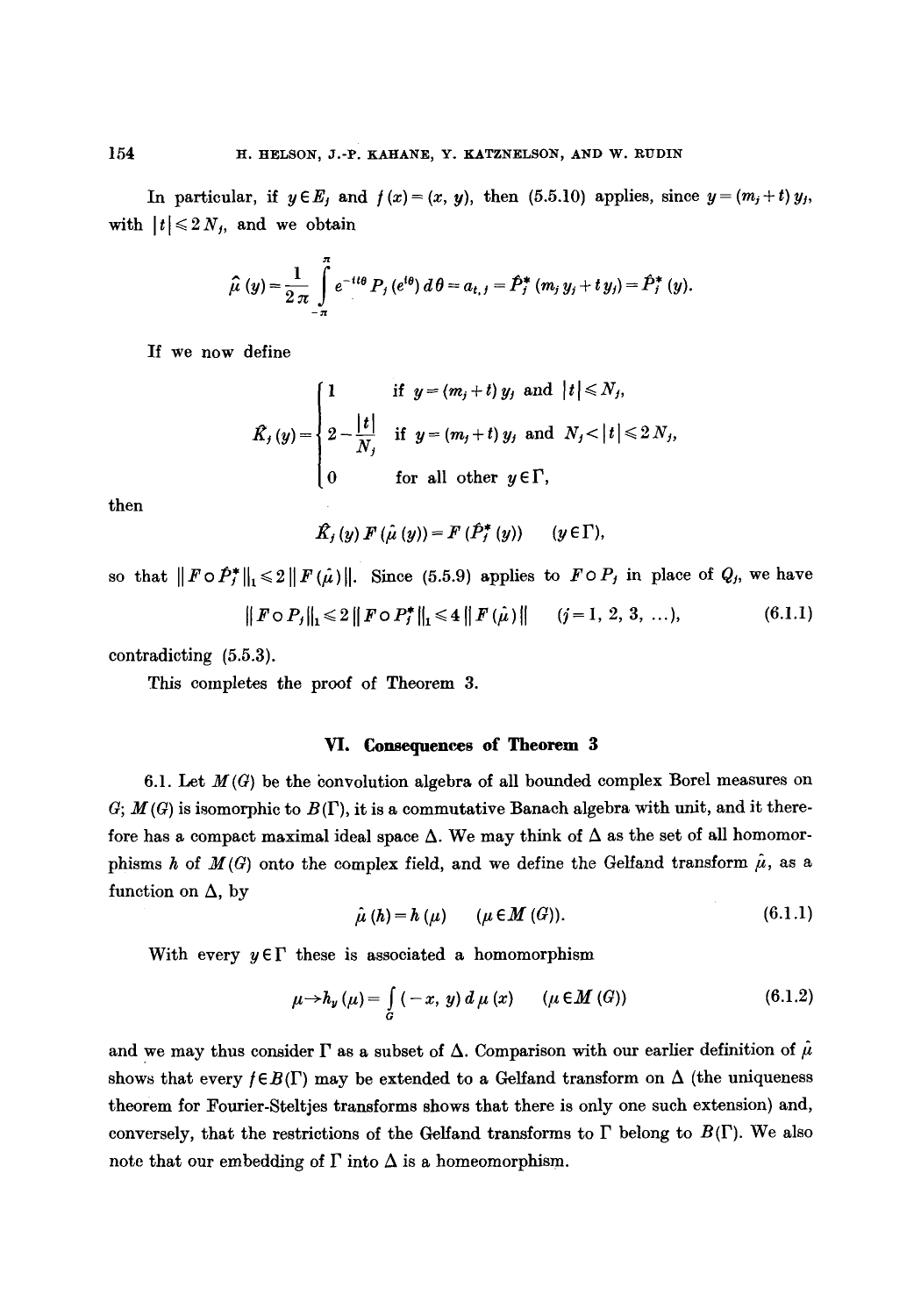We now show that the range of a Gelfand transform can extend into the imaginary part of the complex plane, although the corresponding Fourier-Stieltjes transform is real:

6.2. LEMMA. Suppose  $\Gamma$  is not compact, and let  $z_0$  be a complex number. Then there *exists a measure*  $\mu$  *on G whose Fourier-Stieltjes transform has its range in the interval*  $[-1,1]$ *on the real axis, such that*  $h(\mu) = z_0$  *for some h*  $\in \Delta$ .

*Proo/:* If this were not so, then the function

$$
F(x)=(x-z_0)^{-1} \qquad (-1\leqslant x\leqslant 1)
$$

would operate in  $B(\Gamma)$ , by one of the basic theorems of the Gelfand theory of normed rings, and this would contradict Theorem 3.

6.3. THEOREM. Suppose F is defined in the whole complex z-plane, and suppose F *operates in the algebra of all Gelfand transforms of measures on G, where G is not discrete* (i.e.,  $\Gamma$  is not compact). Then **F** is an entire function of z.

(The hypothesis may be restated by saying that  $F$  associates with each  $\mu \in M(G)$  a measure  $\sigma \in M(G)$  such that  $h(\sigma) = F(h(\mu))$  for every  $h \in \Delta$ .)

*Proof.* The restriction of F to the real axis operates in  $B(\Gamma)$ , and by Theorem 3 there is an entire function  $F_1$  such that  $F_1(x) = F(x)$  for all real x. Being entire,  $F_1$  operates in the algebra of all Gelfand transforms, and so does  $F - F_1$ . But  $(F - F_1)(f) = 0$  for every  $f \in B_R(\Gamma)$ . Hence  $F-F_1$  associates the null-measure to each  $\mu \in M(G)$  whose Fourier-Stieltjes transform is real, and Lemma 6.2 implies that  $F(z_0) - F_1(z_0) = 0$  for every complex  $z_0$ . The theorem follows.

*Remark* A. The proof shows that the hypothesis of the Theorem can be weakened: it suffices to assume that F operates on the Gelfand transforms of those  $\mu \in M(G)$  whose Fourier-Stieltjes transform has its range in I.

*Remark* B. The algebra  $M(G)$  is said to be *asymmetric* if the set of all Gelfand transforms is not closed under conjugation, i.e., if the function  $F(z) = \overline{z}$  does not operate in the algebra of all Gelfand transforms.

Theorem 6.3 shows immediately that  $M(G)$  is asymmetric for every non-discrete  $G$ ; for the real line this was proved by Sreider  $[10]$ ; Williamson  $[14]$  recently obtained this result for the general case. (For discrete G,  $\Gamma$  is compact,  $\Delta = \Gamma$ , and  $M(G) = L^1(G)$  is symmetric.)

Also, Lemma 6.2 implies that the closure of  $\Gamma$  in  $\Delta$  is not the Silov boundary of  $M(G)$ , and that there are functions  $f \in B(\Gamma)$  such that  $f^{-1} \notin B(\Gamma)$ , although  $f^{-1}$  is bounded on  $\Gamma$ ; on the real line, this phenomenon was noted by Wiener and Pitt [13].

Each of these facts leads to the conclusion that  $\Gamma$  is not dense in  $\Delta$ , if  $\Gamma$  is not compact.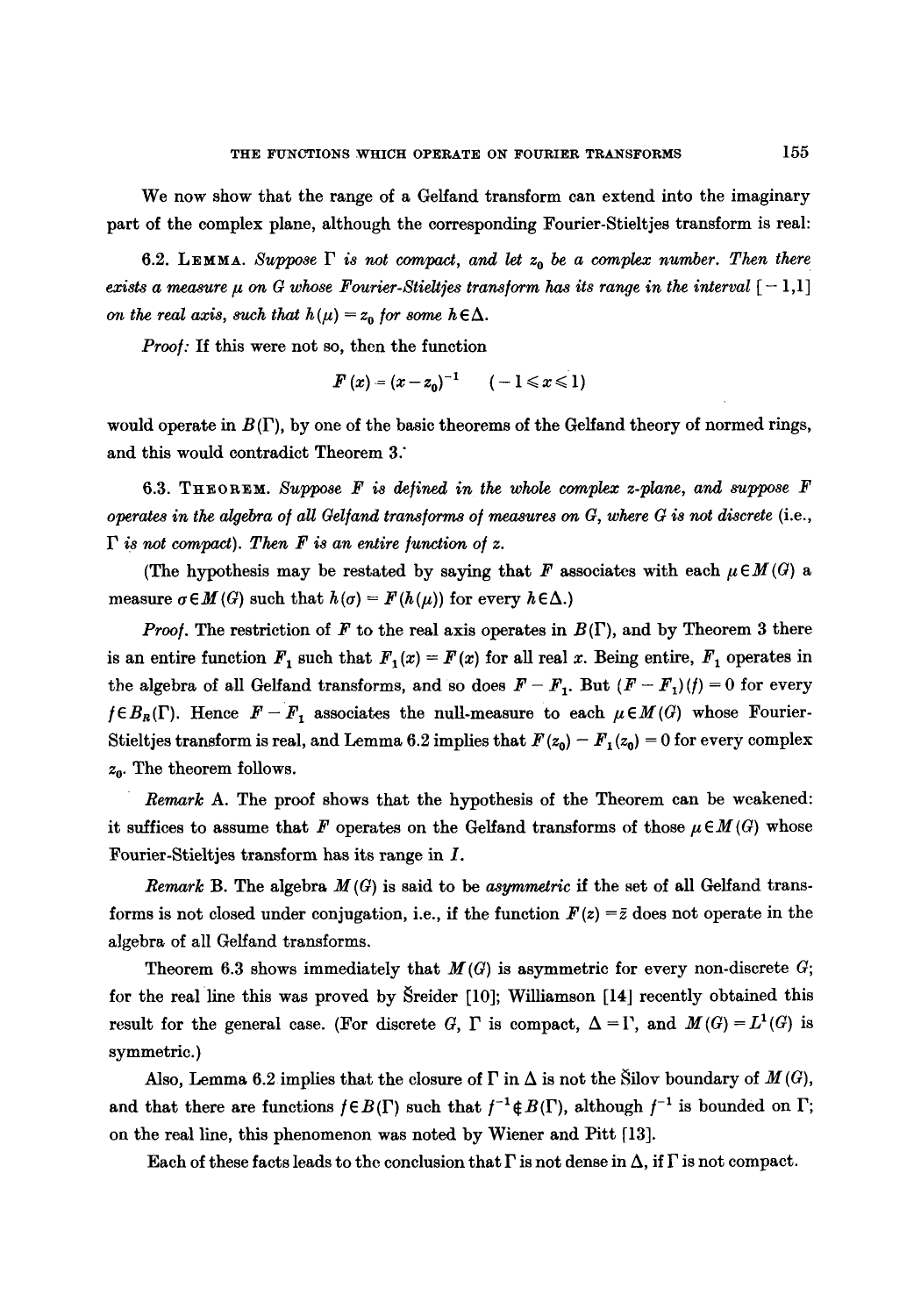## VIII. Operating **functions defined in plane regions**

7.1. A function F, defined on a set E in the plane, is said to be *real-analytic if* to every point  $(x_0, y_0) \in E$  there is an expansion with complex coefficients

$$
F(x, y) = \sum_{n, m=0}^{\infty} a_{n, m} (x - x_0)^n (y - y_0)^m
$$

which converges absolutely for all  $(x, y) \in E$  such that  $|x-x_0| < \delta$ ,  $|y-y_0| < \delta$ , for some  $\delta > 0$ .

If  $F$  is defined in the whole plane by a series

$$
F(x, y) = \sum_{n, m=0}^{\infty} a_{n, m} x^n y^m
$$

which converges absolutely for every  $(x, y)$ , we call *F real-entire.* 

Note that a function may be real-analytic at every point of the plane without being real-entire: consider

$$
F(x, y) = \{(1+x^2)(1+y^2)\}^{-1}
$$

7.2. Suppose now that  $\mathbf{F}$  is defined in a plane open set  $\mathbf{E}$  which contains the origin. The analogues of Theorems 1, 2, 3 are as follows:

If F operates in  $A(\Gamma)$ , and  $\Gamma$  is discrete, then F is real-analytic in some neighborhood of *the origin; if*  $\Gamma$  *is not discrete, then F is real-analytic in E. If*  $\Gamma$  *is not compact and if* F operates *in*  $B(\Gamma)$ *, then F can be extended to a real-entire function in the plane.* 

The proofs are almost identical with those of Theorems 1, 2, 3; the only significant difference is that in place of the functions

$$
\Phi(x) = F(r \sin x)
$$

we now introduce doubly periodic functions

$$
\Phi(x, y) = F(r \sin x, r \sin y)
$$

which we expand in double Fourier series  $\sum_{-\infty}^{\infty} a_{n,m} e^{i(nx+m y)}$ ; the coefficients  $a_{n,m}$  can be estimated as in 2.3.

7.3. If E is a closed convex set in the plane, if F, defined in E, operates in  $A(\Gamma)$ , where  $\Gamma$  is not discrete, then one can prove the full analogue of Theorem 2: E is real-analytic on  $E$  (not just in the interior). One uses the result stated in 7.2, and an argument similar to the one which was used in 4.3 to establish the analyticity of  $F$  at the end-points of  $I$ .

For closed sets in general, the problem seems to be open.